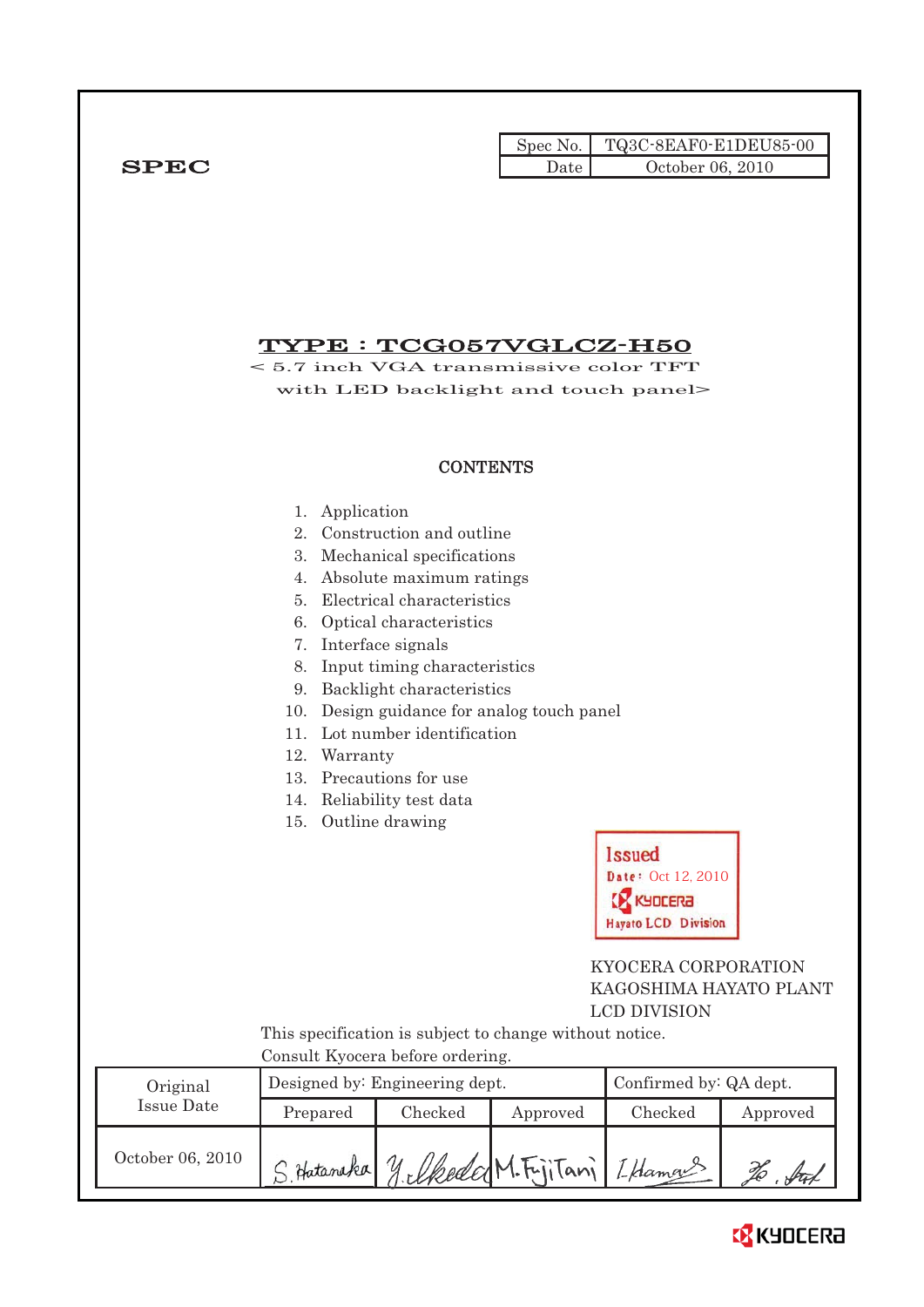| Spec No.              | Part No.        | Page |
|-----------------------|-----------------|------|
| TQ3C-8EAF0-E1DEU85-00 | TCG057VGLCZ-H50 |      |

# Warning

- 1. This Kyocera LCD module has been specifically designed for use only in electronic devices and industrial machines in the area of audio control, office automation, industrial control, home appliances, etc. The module should not be used in applications where the highest level of safety and reliability are required and module failure or malfunction of such module results in physical harm or loss of life, as well as enormous damage or loss. Such fields of applications include, without limitation, medical, aerospace, communications infrastructure, atomic energy control. Kyocera expressly disclaims any and all liability resulting in any way to the use of the module in such applications.
- 2. Customer agrees to indemnify, defend and hold Kyocera harmless from and against any and all actions, claims, damages, liabilities, awards, costs, and expenses, including legal expenses, resulting from or arising out of Customer's use, or sale for use, or Kyocera modules in applications.

# Caution

1. Kyocera shall have the right, which Customer hereby acknowledges, to immediately scrap or destroy tooling for Kyocera modules for which no Purchase Orders have been received from the Customer in a two-year period.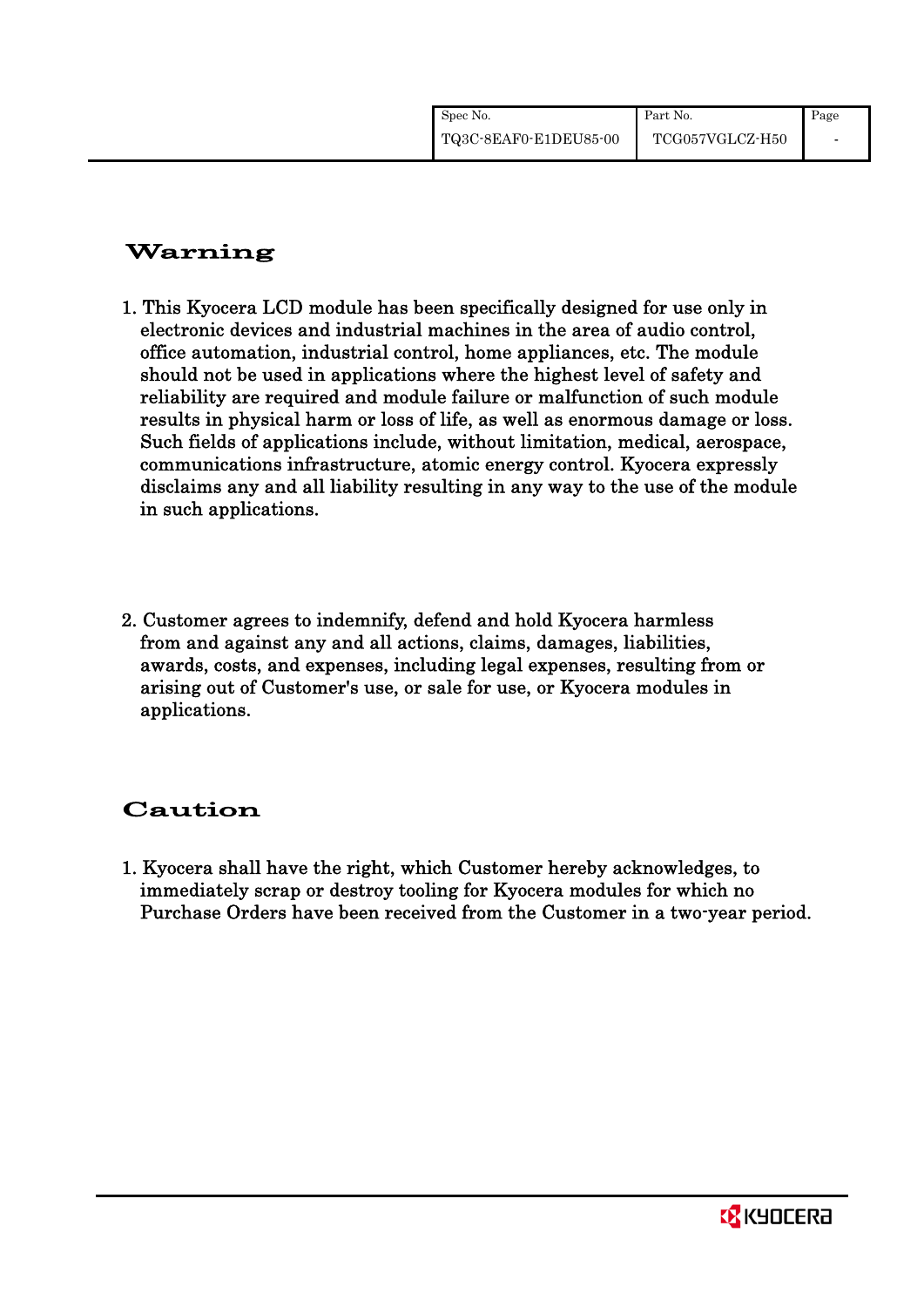| Spec No.              | Part No.        | Page |
|-----------------------|-----------------|------|
| TQ3C-8EAF0-E1DEU85-00 | TCG057VGLCZ-H50 |      |

Approved

# Revision record Designed by : Engineering dept. Confirmed by : QA dept.<br>Prepared Checked Approved Checked Approved

Rev.No. Date Page Descriptions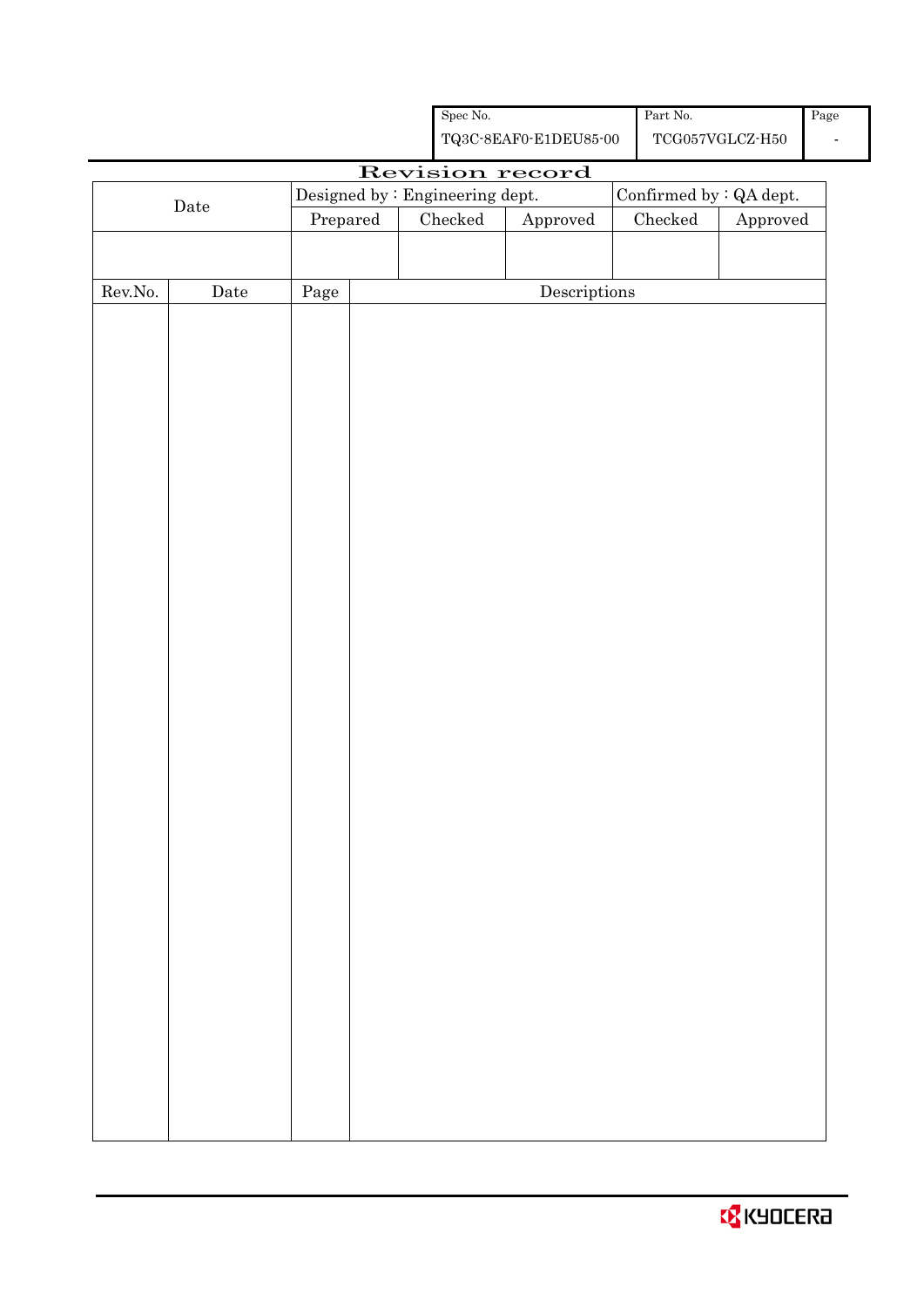### 1. Application

This document defines the specification of TCG057VGLCZ-H50. (RoHS Compliant)

### 2. Construction and outline

| LCD.               | : Transmissive color dot matrix type TFT                                                                  |
|--------------------|-----------------------------------------------------------------------------------------------------------|
| Backlight system   | : LED                                                                                                     |
| Additional circuit | : Timing controller, Power supply $(3.3V)$ input)<br>(without constant current circuit for LED Backlight) |
| Touch panel        | : Analog type $(Glass/Glass)$                                                                             |
| Surface film       | : Glare low-reflection treatment                                                                          |

# 3. Mechanical specifications

#### 3-1. LCD

| <b>Item</b>                        | Specification                                          | Unit |
|------------------------------------|--------------------------------------------------------|------|
| Outline dimensions<br><sup>1</sup> | $144(W)\times(104.8)(H)\times14.93(D)$                 | mm   |
| Active area                        | $115.2(W)\times86.4(H)$<br>(14.4cm/5.7 inch(Diagonal)) | mm   |
| Dot format                         | $640\times(B,G,R)(W)\times480(H)$                      | dot  |
| Dot pitch                          | $0.06(W) \times 0.18(H)$                               | mm   |
| $\mathbf{2}$<br>Base color         | Normally White                                         |      |
| Mass                               | 255                                                    | g    |

1) Projection not included. Please refer to outline for details.

2) Due to the characteristics of the LCD material, the color varies with environmental temperature.

3-2. Touch panel

| <b>Item</b>                             |                              | Specification               | Unit                         |            |
|-----------------------------------------|------------------------------|-----------------------------|------------------------------|------------|
| Input                                   |                              | Radius-0.8 stylus or Finger |                              |            |
| <b>Actuation Force</b>                  | Before reliability test      |                             | $0.1 \sim 2.0$               | N          |
|                                         | After reliability test       | 1)                          | $0.1 \sim 3.0$               | N          |
|                                         | 2)<br>Striking(Finger-input) |                             | 1 million                    | hits       |
| Operating life<br>Sliding(Stylus-input) |                              | 3)                          | 100 thousand                 | characters |
| Surface hardness                        |                              |                             | 2H or more (Pencil hardness) |            |
| Static load                             |                              | 4)                          | Min.5                        | kgf        |

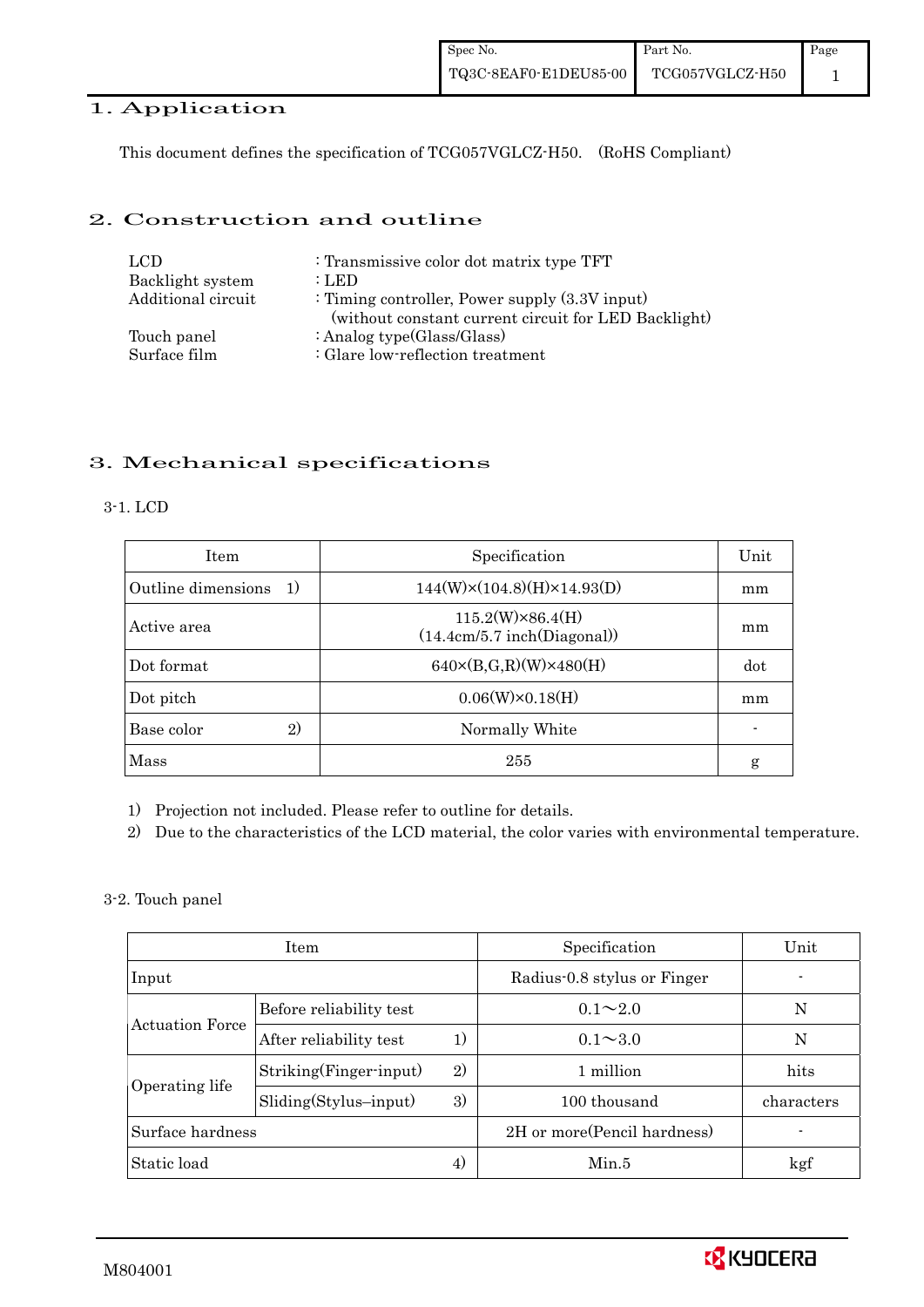1) Pls refer to "11.reliability test data" for details (The tested panel is not used in any other tests)

| 2)<br>Striking test condition |                                                           |
|-------------------------------|-----------------------------------------------------------|
| Testing rod                   | : Silicon rubber (Hardness: $60^{\circ}$ ), Tip: R = 6.0, |
| Testing location              | : Center of active area                                   |
| Load                          | : 2.45N                                                   |
| Cycle                         | $: 2$ hits/sec                                            |
| Judgment                      | : No defect in function                                   |
|                               | : No appearance defect which causes trouble to use.       |
|                               | *Dents, blurs and marks on surface film : neglected       |
|                               |                                                           |

# 3) Sliding test condition

| Testing rod      | : Polyacetal resin, Tip : $R = 0.8$                 |
|------------------|-----------------------------------------------------|
| Testing location | : Center of active area                             |
| Load             | : 2.45N                                             |
| Input length     | $\div 10$ mm                                        |
| Input speed      | $\div 50$ mm/sec                                    |
| Sliding times    | : 10mm sliding (back and forth) counts as 2 times.  |
| Judgment         | : No defect in function                             |
|                  | : No appearance defect which causes trouble to use. |
|                  | *Dents, blurs and marks on surface film : neglected |

## 4) Static load test condition

| Testing rod    | : Silicon rubber, Tip: $\phi$ 10, Hardness: 50° |
|----------------|-------------------------------------------------|
| Applied period | : Center of active area                         |
| Setting method | : 2.45N                                         |
| Judgement      | $\div 10$ m m                                   |

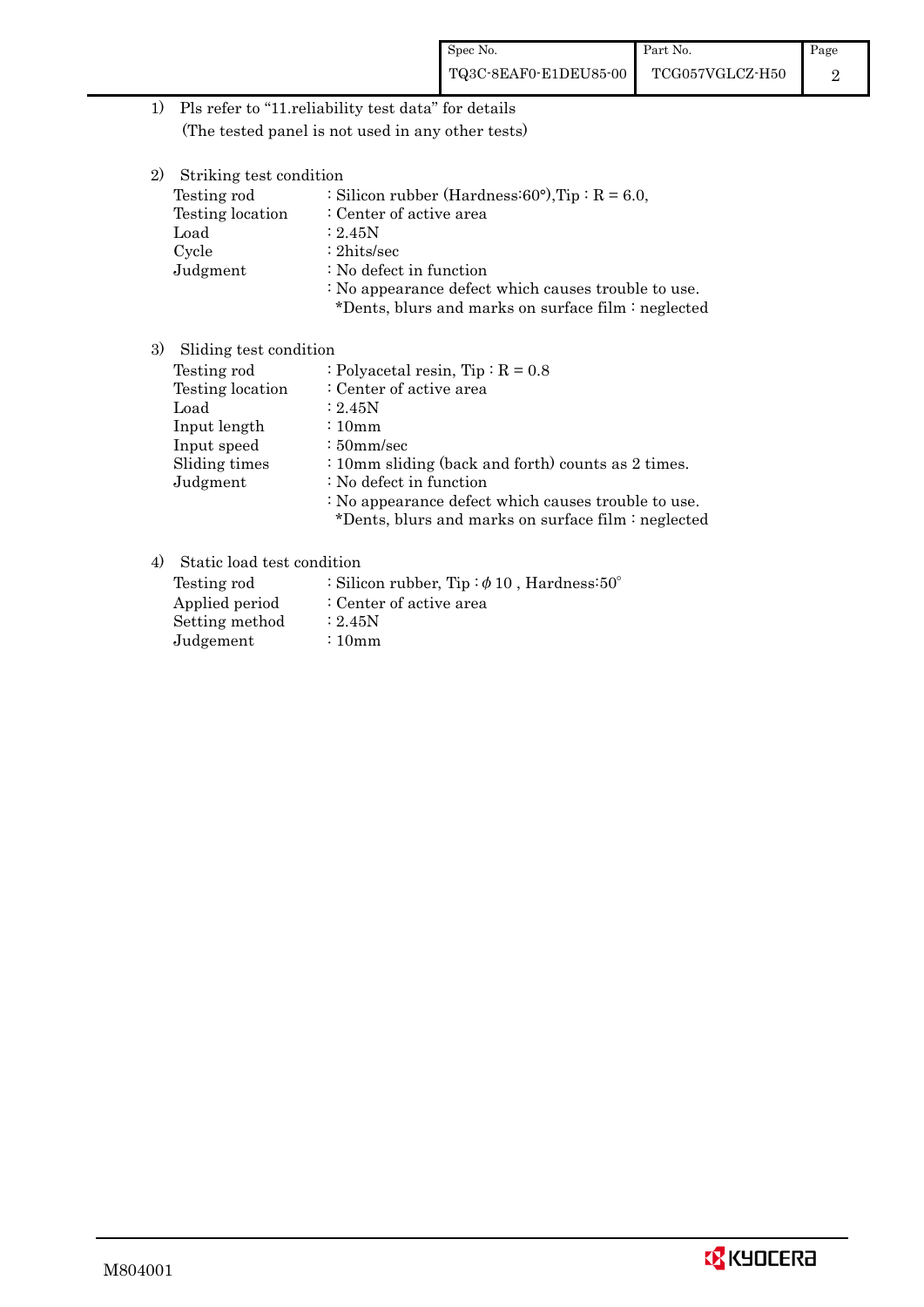### 4. Absolute maximum ratings

|  |  |  | 4-1. Electrical absolute maximum ratings |  |
|--|--|--|------------------------------------------|--|
|--|--|--|------------------------------------------|--|

| Item                           |      | Symbol       | Min.   | Max.  | Unit |
|--------------------------------|------|--------------|--------|-------|------|
| Supply voltage                 |      | $\rm V_{DD}$ |        | 4.0   |      |
| Input signal voltage           |      | $\rm V_{IN}$ | $-0.3$ | 6.0   |      |
| LED forward current            | 2)3) | ΙF           |        | (100) | mA   |
| Supply voltage for touch panel |      | $\rm V_{TP}$ |        | 6.0   |      |
| Input current of touch panel   |      | $_{\rm 1TP}$ |        | 0.5   | m A  |

- 1) Input signal : CK,  $R0 \sim R5$ ,  $G0 \sim G5$ ,  $B0 \sim B5$ ,  $H_{\text{SYNC}}$ ,  $V_{\text{SYNC}}$ ,  $ENAB$ ,  $R/L$ ,  $U/D$
- 2) For each "AN-CA"
- 3) Do not apply reversed voltage.

### 4-2. Environmental absolute maximum ratings

| Item                  |    | Symbol                   | Min.  | Max. | Unit      |
|-----------------------|----|--------------------------|-------|------|-----------|
| Operating temperature | 1) | $_{Top}$                 | $-20$ | 70   | $\circ$ C |
| Storage temperature   | 2) | <b>T</b> <sub>STO</sub>  | $-30$ | 80   | $\circ$ C |
| Operating humidity    | 3) | Hop                      | 10    |      | %RH       |
| Storage humidity      | 3) | $_{\mathrm{HSTO}}$       | 10    | 4)   | %RH       |
| Vibration             |    | $\overline{\phantom{a}}$ | 5)    | 5)   |           |
| Shock                 |    |                          | 6)    | 6)   |           |

- 1) Operating temperature means a temperature which operation shall be guaranteed. Since display performance is evaluated at 25°C, another temperature range should be confirmed.
- 2) Temp. =  $-30^{\circ}$ C $\leq 48h$ , Temp. =  $80^{\circ}$ C $\leq 168h$  Store LCD at normal temperature/humidity. Keep them free from vibration and shock. An LCD that is kept at a low or a high temperature for a long time can be defective due to other conditions, even if the low or high temperature satisfies the standard. (Please refer to "Precautions for Use" for details.)
- 3) Non-condensing
- 4) Temp. $\leq 40^{\circ}$ C, 85%RH Max.
	- Temp. >40°C, Absolute humidity shall be less than 85%RH at 40°C.
- 5)

| Frequency       | $10\sim$ 55 Hz    | Acceleration value           |
|-----------------|-------------------|------------------------------|
| Vibration width | $0.15$ mm         | $(0.3 \sim 9 \text{ m/s}^2)$ |
| Interval        | $10 - 55 - 10$ Hz | 1 minutes                    |

 2 hours in each direction X, Y, Z (6 hours total) EIAJ ED-2531

6) Acceleration: 490 m/s2, Pulse width: 11 ms 3 times in each direction:  $\pm X$ ,  $\pm Y$ ,  $\pm Z$ EIAJ ED-2531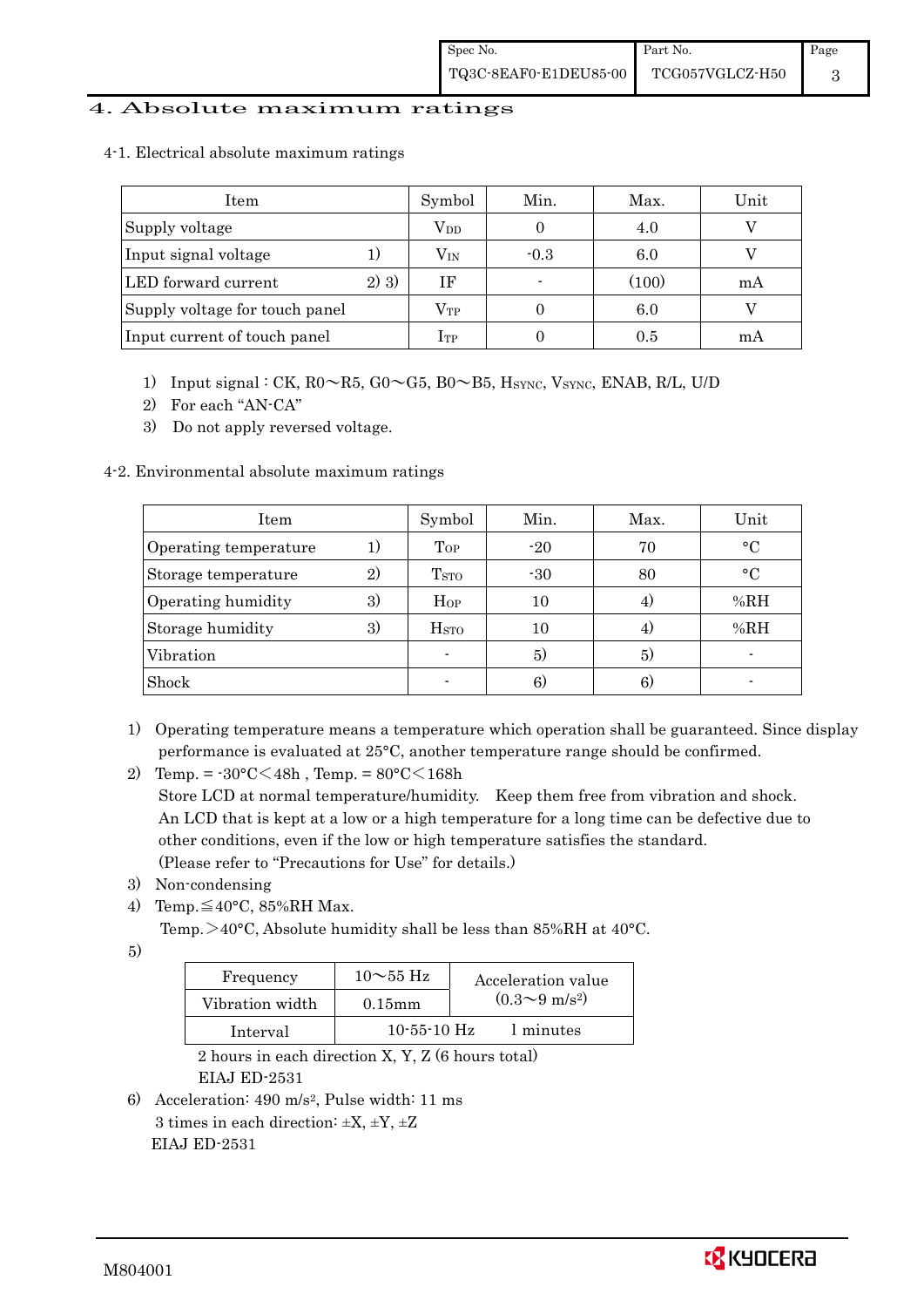### 5. Electrical characteristics

### 5-1. LCD

|                                 |                 |              |                    |      | Temp. = $-20 \sim 70$ °C |         |
|---------------------------------|-----------------|--------------|--------------------|------|--------------------------|---------|
| Item                            | Symbol          | Condition    | Min.               | Typ. | Max.                     | Unit    |
| Supply voltage<br>1)            | $V_{DD}$        |              | 3.0                | 3.3  | 3.6                      | V       |
| Current consumption             | $_{\rm{LDD}}$   | 2)           | $\blacksquare$     | 150  | 195                      | mA      |
| Permissive input ripple voltage | $\rm V_{RP}$    |              | $\blacksquare$     |      | 100                      | $mVp-p$ |
|                                 | $\rm V_{II}$    | "Low" level  | $\Omega$           |      | $0.3V_{DD}$              | V       |
| 3)<br>Input signal voltage      | V <sub>IH</sub> | "High" level | 0.7V <sub>DD</sub> |      | $\rm V_{DD}$             |         |

### 1) V<sub>DD</sub>-turn-on conditions



### 2) Display pattern:



3) Input signal : CK,  $R0 \sim R5$ ,  $G0 \sim G5$ ,  $B0 \sim B5$ ,  $H_{\text{SYNC}}$ ,  $V_{\text{SYNC}}$ ,  $ENAB$ ,  $R/L$ ,  $U/D$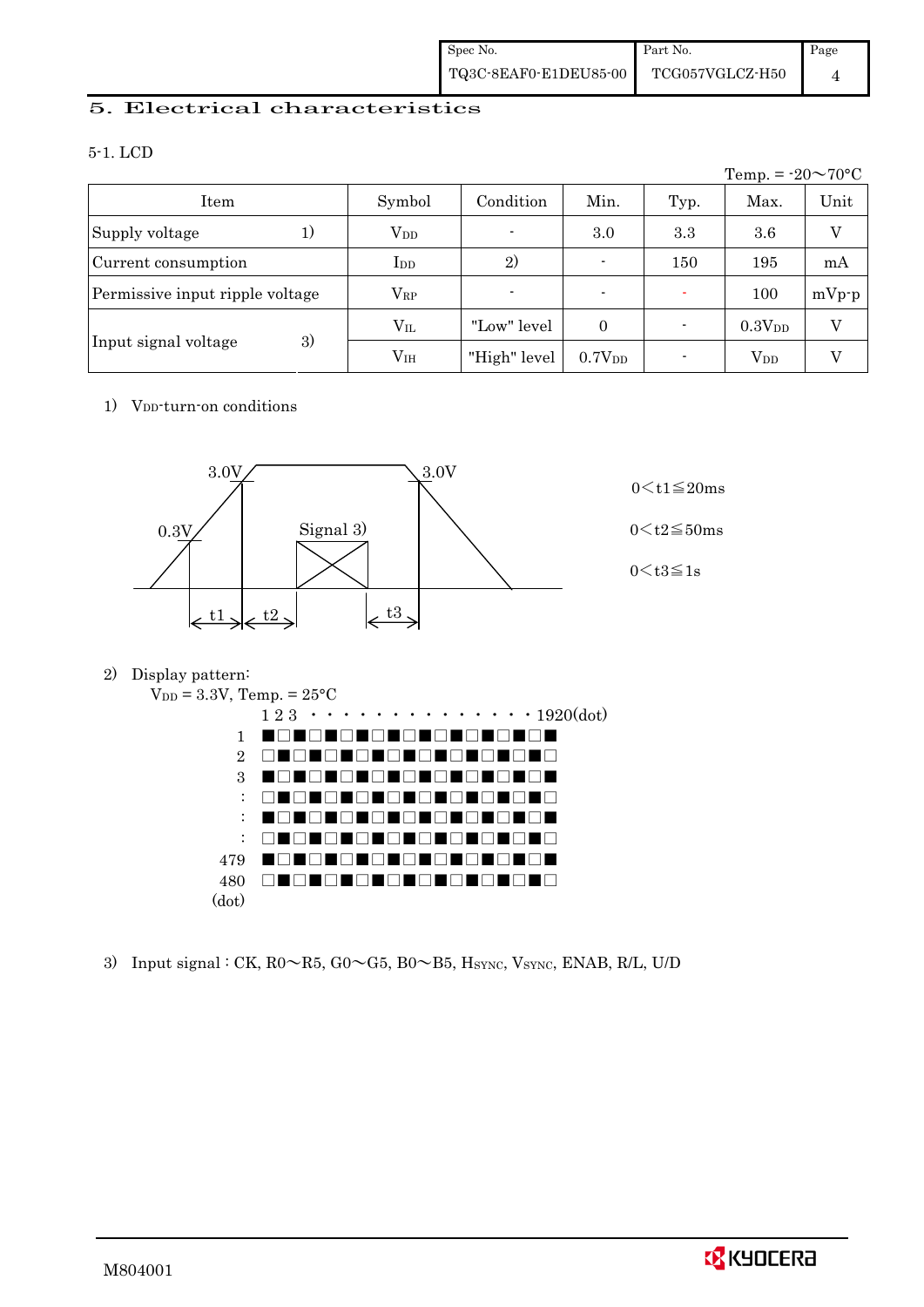#### 5-2. Touch panel

| Item                           | Symbol       | Condition | Min.                | Typ. | Max. | Unit |
|--------------------------------|--------------|-----------|---------------------|------|------|------|
| Supply voltage for touch panel | $\rm V_{TP}$ |           |                     | 5.0  | ۰    | V    |
|                                | $xL-xR$      |           | 200                 |      | 1200 | Ω    |
| Terminal resistance<br>1)      | $yU-yL$      |           | 200                 |      | 1000 | Ω    |
| $\left( 2\right)$<br>Linearity |              |           | less than $\pm 2.5$ |      | $\%$ |      |
| 3)<br>Insulation resistance    |              | DC25V     | 50                  |      |      | MΩ   |
| Chattering<br>4)               |              | at ON/OFF | less than 10        |      | ms   |      |

- 1) Resistance between terminal xL and xR, or between yU and yL
- 2) Apply 5VDC to the terminal xL-xR, and measure the output voltage at terminal y when a random input is applied in the active area. Measure the difference between the output and theoretical voltages. (Measure the actual voltage at the terminal using the same method.)



- 3) Resistance between the upper and lower terminals.
- 4) Apply 5VDC to the terminal xL-xR, and measure the oscillation at terminal y when applying a random input in the active area. (Measure the oscillation at terminal x using the same method.)



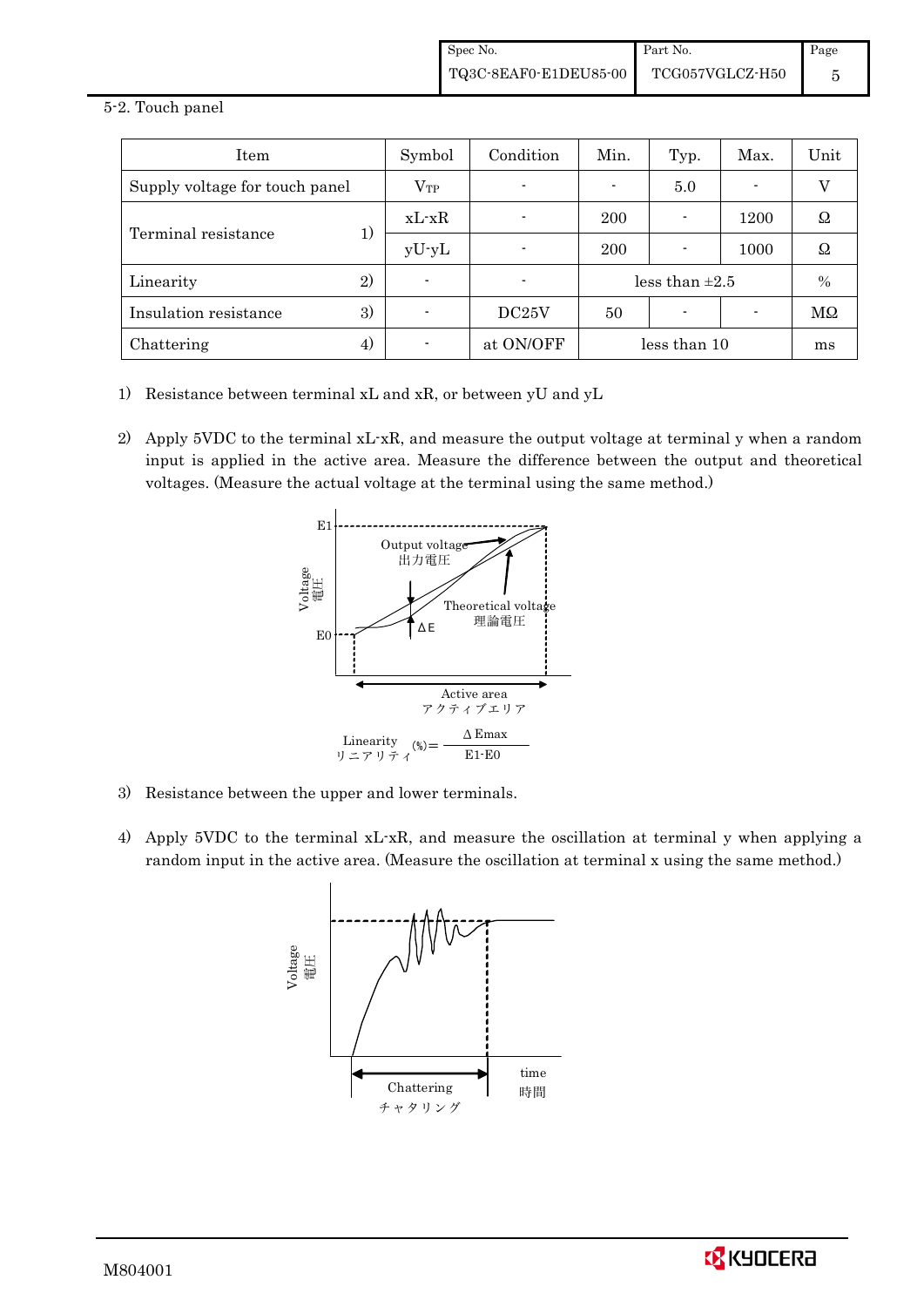# 6. Optical characteristics

| Measuring spot = $\phi$ 6.0mm, Temp. = 25°C |
|---------------------------------------------|
|---------------------------------------------|

| Item                                  |       | Symbol         | Condition                   | Min.                     | Typ.   | Max.                     | Unit              |  |
|---------------------------------------|-------|----------------|-----------------------------|--------------------------|--------|--------------------------|-------------------|--|
|                                       | Rise  | $\tau_r$       | $\theta = \phi = 0^{\circ}$ | $\blacksquare$           | 10     |                          | ms                |  |
| Response time                         | Down  | $\tau$ d       | $\theta = \phi = 0^{\circ}$ |                          | $25\,$ |                          | ms                |  |
|                                       |       | $\theta$ upper |                             | $\overline{\phantom{a}}$ | 80     |                          |                   |  |
| Viewing angle range<br>View direction |       | $\theta$ lower | $CR \ge 5$                  |                          | 80     |                          | deg.              |  |
| $: 12$ o'clock                        |       | $\phi$ left    |                             | $\blacksquare$           | 80     | $\overline{\phantom{a}}$ |                   |  |
| (Gray inversion)                      |       | $\phi$ right   |                             | $\blacksquare$           | 80     |                          | deg.              |  |
| Contrast ratio                        |       | CR             | $\theta = \phi = 0^{\circ}$ | 300                      | 500    | $\overline{a}$           |                   |  |
| <b>Brightness</b>                     |       | L              | IF=60 mA/Line               | 450                      | 640    |                          | cd/m <sup>2</sup> |  |
| Red                                   |       | X              | $\theta = \phi = 0^{\circ}$ | 0.56                     | 0.61   | 0.66                     |                   |  |
| Chromaticity<br>coordinates           |       | y              |                             | 0.31                     | 0.36   | 0.41                     |                   |  |
|                                       | Green | $\mathbf X$    | $\theta = \phi = 0^{\circ}$ | 0.29                     | 0.34   | 0.39                     |                   |  |
|                                       |       | у              |                             | 0.51                     | 0.56   | 0.61                     |                   |  |
|                                       | Blue  | $\mathbf X$    | $\theta = \phi = 0^{\circ}$ | 0.09                     | 0.14   | 0.19                     |                   |  |
|                                       |       | У              |                             | 0.05                     | 0.10   | 0.15                     |                   |  |
|                                       |       | $\mathbf x$    | $\theta = \phi = 0^{\circ}$ | 0.27                     | 0.32   | 0.37                     |                   |  |
|                                       | White | $\mathbf y$    |                             | 0.29                     | 0.34   | 0.39                     |                   |  |

### 6-1. Definition of contrast ratio

$$
CR(Contrast ratio) = \frac{Brightness with all pixels "White" }{Brightness with all pixels "Black" }
$$

# 6-2. Definition of response time

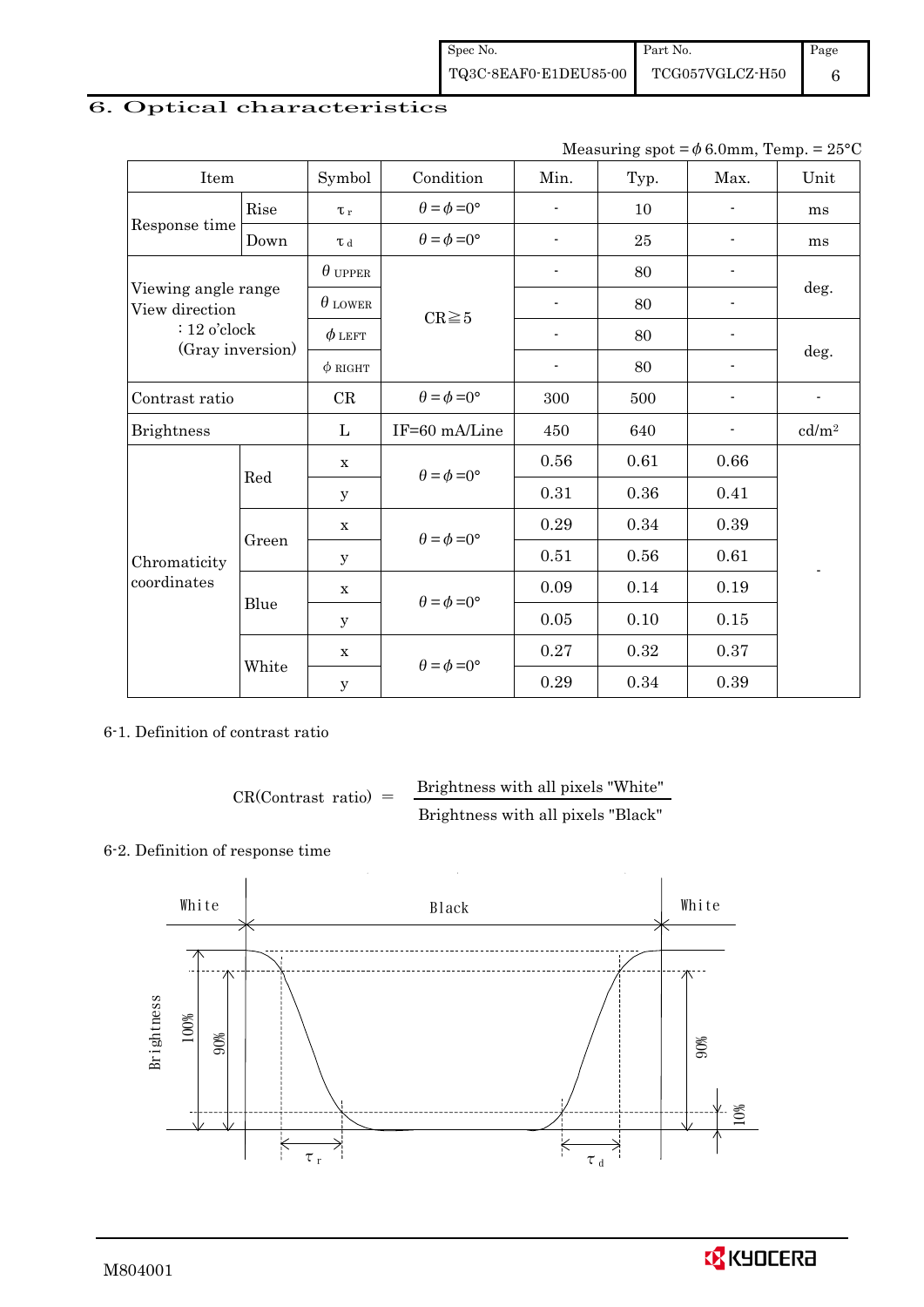

6-4. Brightness measuring points



- 1) Rating is defined on the average in the viewing area. (measured point  $1~$
- 2) Measured 30 minutes after the LED is powered on. (Ambient temp.  $= 25^{\circ}$ C)

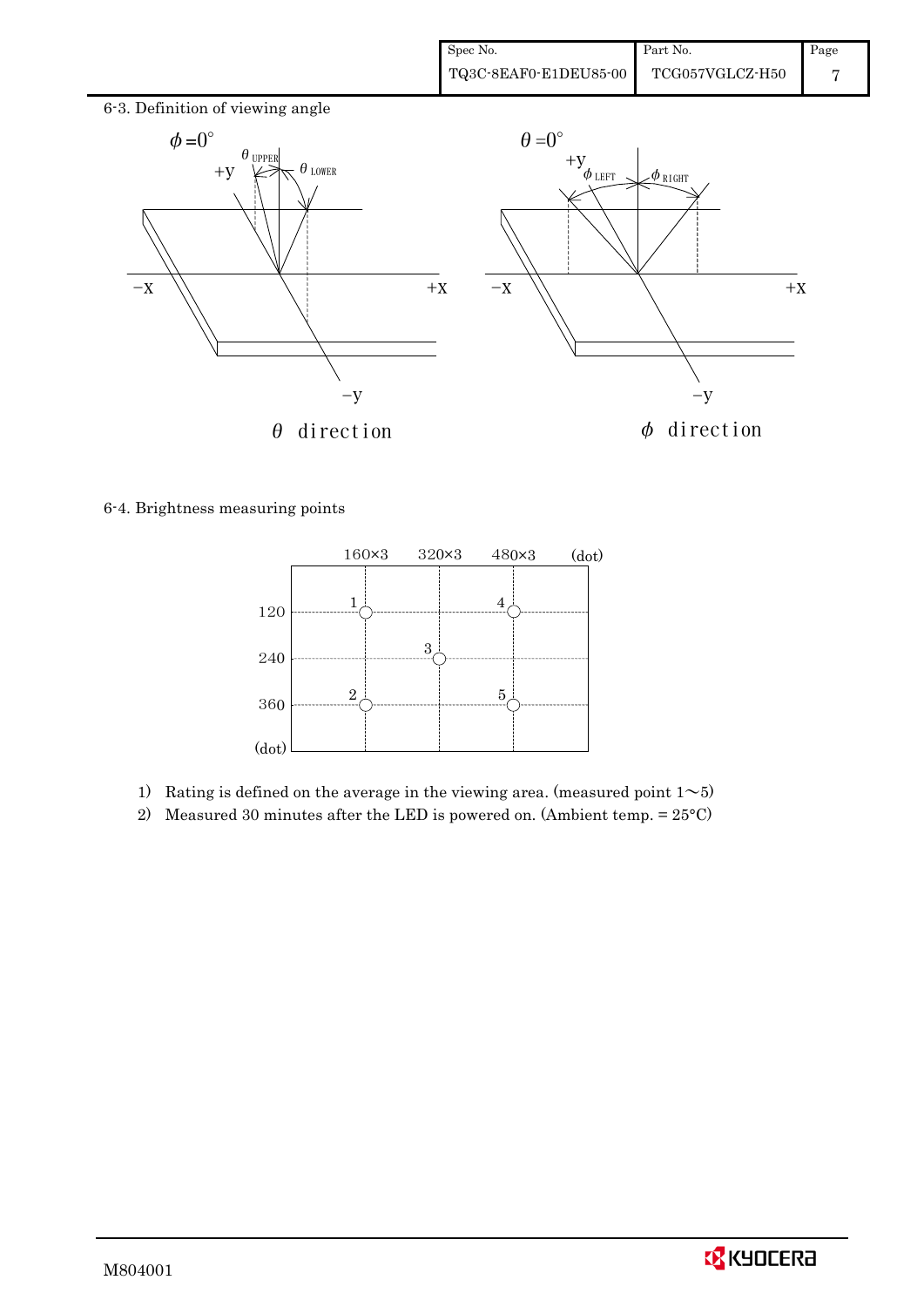# 7. Interface signals

| No.            | Symbol                     | Description                                                                      | I/O                      | Note         |
|----------------|----------------------------|----------------------------------------------------------------------------------|--------------------------|--------------|
| $\mathbf{1}$   | <b>GND</b>                 | <b>GND</b>                                                                       |                          |              |
| $\overline{2}$ | <b>CK</b>                  | Clock signal for sampling each data signal                                       | $\mathbf I$              |              |
| 3              | $\mathbf{H}_{\text{SYNC}}$ | Horizontal synchronous signal (negative)                                         |                          |              |
| $\overline{4}$ | <b>V</b> <sub>SYNC</sub>   | Vertical synchronous signal (negative)                                           | $\mathbf I$              |              |
| $\overline{5}$ | <b>GND</b>                 | <b>GND</b>                                                                       | $\overline{a}$           |              |
| $\overline{6}$ | R <sub>0</sub>             | RED data signal (LSB)                                                            | $\mathbf I$              |              |
| $\overline{7}$ | R1                         | RED data signal                                                                  | I                        |              |
| $\,8\,$        | R2                         | RED data signal                                                                  | $\bf I$                  |              |
| 9              | R3                         | RED data signal                                                                  | $\bf I$                  |              |
| 10             | R <sub>4</sub>             | RED data signal                                                                  | I                        |              |
| 11             | R5                         | RED data signal (MSB)                                                            | $\bf I$                  |              |
| 12             | <b>GND</b>                 | <b>GND</b>                                                                       | $\overline{\phantom{a}}$ |              |
| 13             | G <sub>0</sub>             | GREEN data signal (LSB)                                                          | I                        |              |
| 14             | G <sub>1</sub>             | GREEN data signal                                                                | $\mathbf I$              |              |
| 15             | G <sub>2</sub>             | GREEN data signal                                                                | $\overline{I}$           |              |
| 16             | G <sub>3</sub>             | GREEN data signal                                                                | $\mathbf I$              |              |
| 17             | G <sub>4</sub>             | GREEN data signal                                                                | $\bf I$                  |              |
| 18             | G <sub>5</sub>             | GREEN data signal (MSB)                                                          | I                        |              |
| 19             | <b>GND</b>                 | <b>GND</b>                                                                       |                          |              |
| 20             | B <sub>0</sub>             | BLUE data signal (LSB)                                                           | I                        |              |
| 21             | B1                         | BLUE data signal                                                                 | $\mathbf I$              |              |
| 22             | B <sub>2</sub>             | <b>BLUE</b> data signal                                                          | $\bf I$                  |              |
| 23             | B <sub>3</sub>             | BLUE data signal                                                                 | $\mathbf I$              |              |
| 24             | B <sub>4</sub>             | BLUE data signal                                                                 | I                        |              |
| 25             | B5                         | BLUE data signal (MSB)                                                           | $\bf I$                  |              |
| 26             | <b>GND</b>                 | <b>GND</b>                                                                       | $\blacksquare$           |              |
| 27             | <b>ENAB</b>                | Signal to settle the horizontal display position (positive)                      | I                        | 1)           |
| 28             | $V_{DD}$                   | 3.3V power supply                                                                | $\mathbf{r}$             |              |
| 29             | $V_{DD}$                   | 3.3V power supply                                                                | $\blacksquare$           |              |
| 30             | R/L                        | Horizontal display mode select signal<br>L: Normal, H: Left / Right reverse mode | T                        | $\mathbf{2}$ |
| 31             | U/D                        | Vertical display mode select signal<br>H: Normal, L: Up / Down reverse mode      | T                        | 2)           |
| 32             | NC                         | No connect                                                                       | I                        |              |
| 33             | <b>GND</b>                 | <b>GND</b>                                                                       | $\overline{\phantom{a}}$ |              |

 ${\rm LCD~connector} ~~:~{\rm IMSA\text{-}9632S\text{-}33Z02\text{-}GF1}~~({\rm IRISO})$ Recommended matching FFC or FPC : 0.5mm pitch

- 
-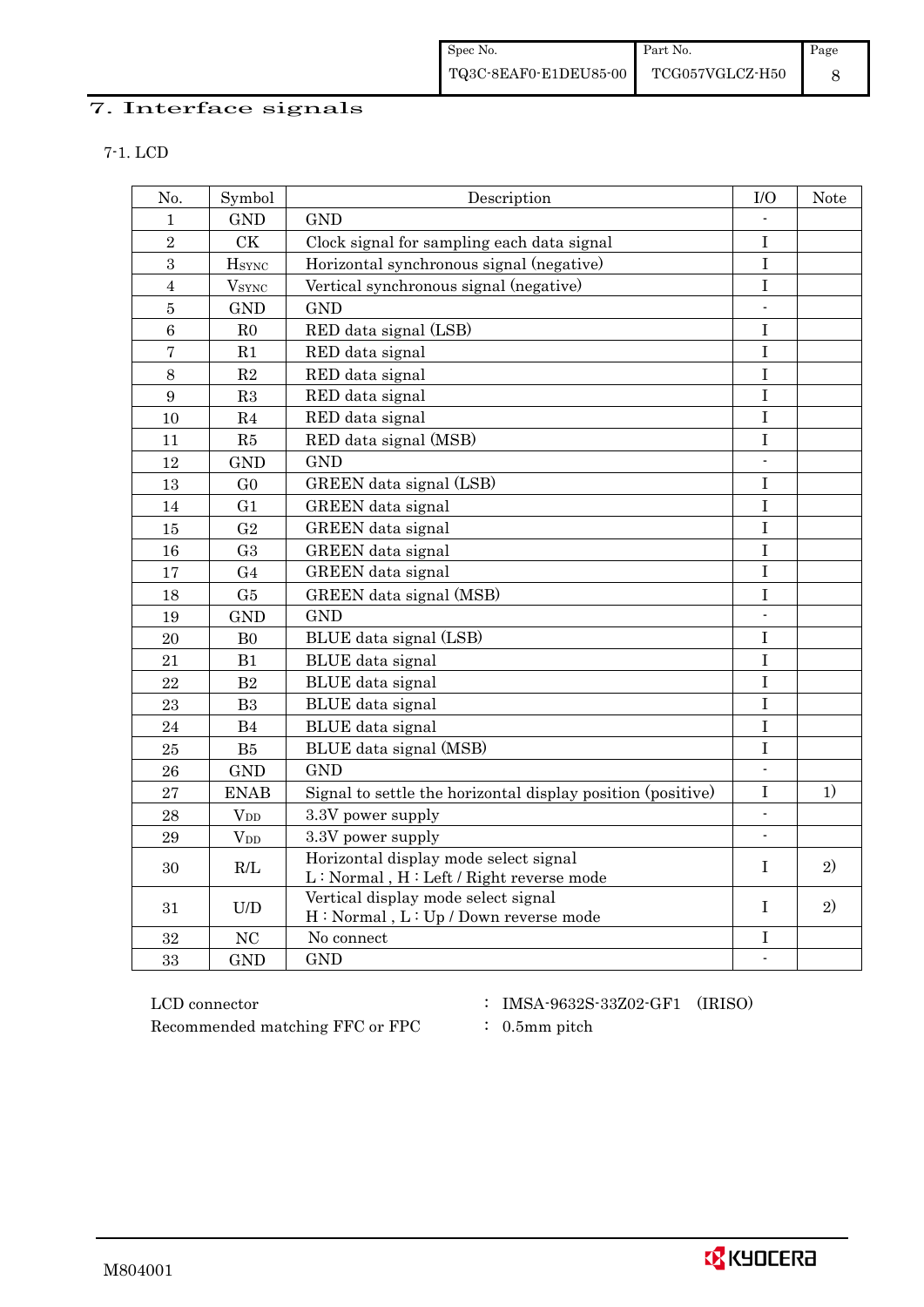| Spec No.              | Part No.        | Page |
|-----------------------|-----------------|------|
| TQ3C-8EAF0-E1DEU85-00 | TCG057VGLCZ-H50 |      |

- 1) The horizontal display start timing is settled in accordance with a rising timing of ENAB signal. In case ENAB is fixed "Low", the horizontal start timing is determined. Don't keep ENAB "High" during operation.
- 2)



## 7-2.LED

| No.            | Symbol | Description |
|----------------|--------|-------------|
|                | AN1    | Anode 1     |
| $\overline{2}$ | AN2    | Anode 2     |
| 3              | CA1    | Cathode 1   |
|                | $C_A2$ | Cathode 2   |

| LCD side connector             | $\therefore$ PHR-4           | (JST)                          |
|--------------------------------|------------------------------|--------------------------------|
| Recommended matching connector |                              |                                |
|                                | $:$ B4B-PH-SM4-TB            | (JST)                          |
|                                | $:$ B4B-PH-SM4-TB(LF)(SN)    | $(JST)\cdots (RoHS Compliant)$ |
|                                | $:$ S4B-PH-SM4-TB            | (JST)                          |
|                                | $:$ S4B-PH-SM4-TB $(LF)(SN)$ | $(JST)\cdots (RoHS Compliant)$ |
|                                |                              |                                |

### 7-3. Touch panel

| No.            | Symbol | Description      |
|----------------|--------|------------------|
|                | yU     | y-Upper terminal |
| $\overline{2}$ | xL     | x-Left terminal  |
| 3              | уL     | y-Lower terminal |
|                | xR     | x-Right terminal |

| Touch panel side connector     | $\therefore$ 1.25 mm pitch        |        |
|--------------------------------|-----------------------------------|--------|
| Recommended matching connector | $: 04FFS-SP-GB-TF(LF)(SN)$        | (JST)  |
|                                | $: 00 - 8370 - 049 - 000 - 888 +$ | (ELCO) |

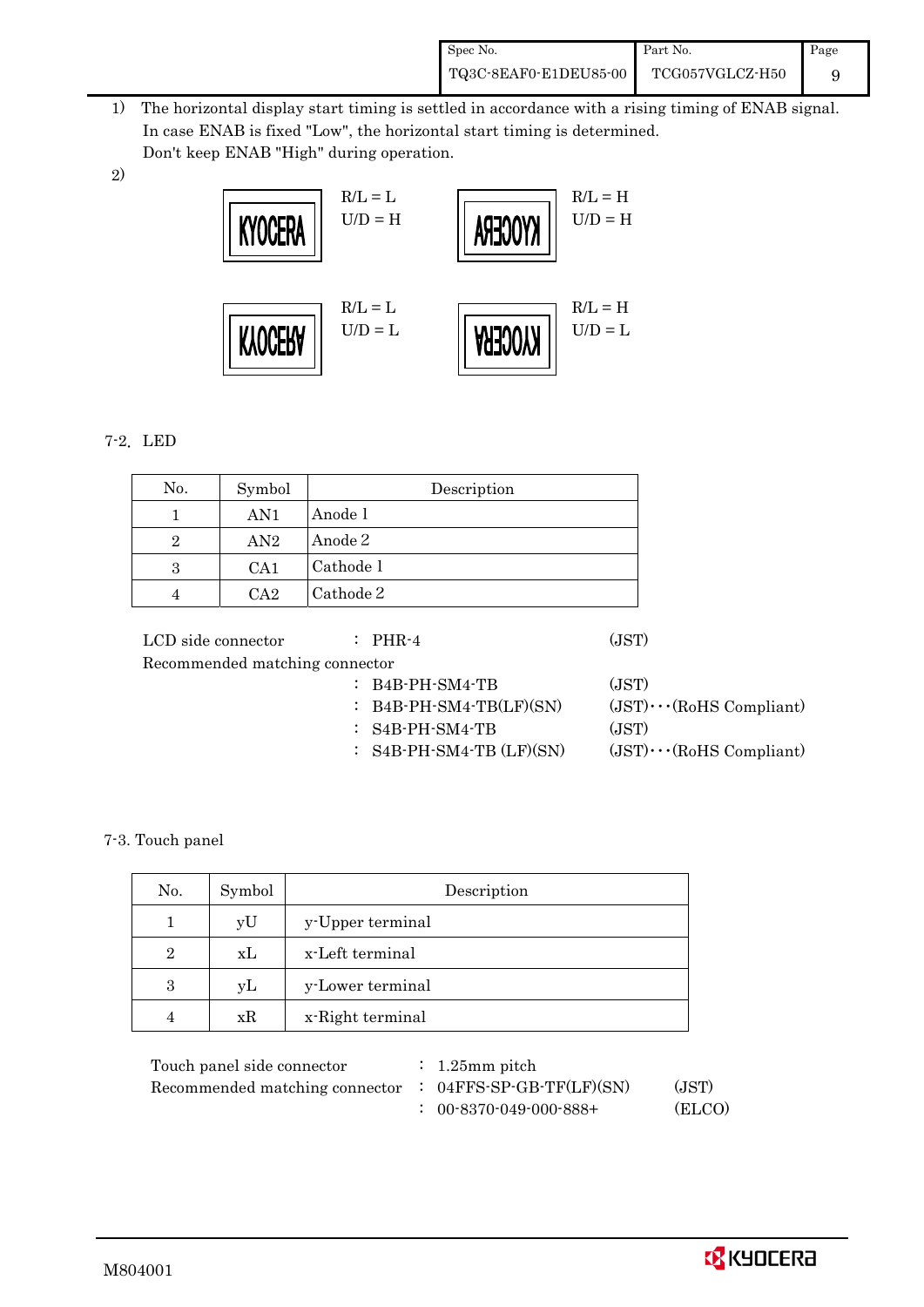### 8. Input timing characteristics

# Item Symbol Min Typ Max Unit Note Frequency 1/Tc 22.66 25.18 27.69 MHz Clock Duty ratio  $\begin{array}{|c|c|c|c|c|c|c|c|c|} \hline \end{array}$  Tch/Tc  $\begin{array}{|c|c|c|c|c|c|c|} \hline \end{array}$  60  $\begin{array}{|c|c|c|c|c|c|} \hline \end{array}$  % Set up time Tds 5 - - ns Data Hold time Tdh 10 - - ns  $30.0$   $31.8$   $\mu s$ Cycle TH Horizontal sync. Cycle TH 770 800 850 clock signal Pulse width  $THp \mid 2 \mid 96 \mid 200 \mid clock$ Cycle TV 515 525 560 line Vertical sync. signal Pulse width TVp 2 - 34 line Horizontal display period THd 640 640 clock Hsync,-Clock phase difference  $\vert$  THc  $\vert$  10  $\vert$  - Tc-10  $\vert$  ns Hsync-Vsync. phase difference  $\vert$  TVh  $\vert$  2Tc  $\vert$  - TH-THp ns Vertical sync. signal start position  $\begin{array}{|c|c|c|c|c|c|c|c|c|} \hline \text{V} & \text{TVs} & 34 & \text{line} \end{array}$  line Vertical display period  $\overline{Y}$  TVd  $\overline{480}$  line

### 8-1. Timing characteristics

1) In case of lower frequency, the deterioration of the display quality, flicker etc., may occur.

### 8-2. Horizontal display position

|               | Item                                               | Symbol         | Min | Typ | Max     | Unit  | Note |
|---------------|----------------------------------------------------|----------------|-----|-----|---------|-------|------|
| Enable signal | Set up time                                        | $\mathrm{Tes}$ | Ð   |     | $Tc-10$ | ns    |      |
|               | Pulse width                                        | Tep            | 2   | 640 | TH-10   | clock |      |
|               | H <sub>SYNC</sub> - Enable signal phase difference | The            | 44  |     | 104     | clock |      |

1) When ENAB is fixed at "Low", the display starts from the data of C104(clock) as shown in 8-5.

2) The horizontal display position is determined by ENAB signal.

### 8-3. Vertical display position

- 1) The vertical display position (TVs) is 34th line.
- 2) ENAB signal is independent of vertical display position.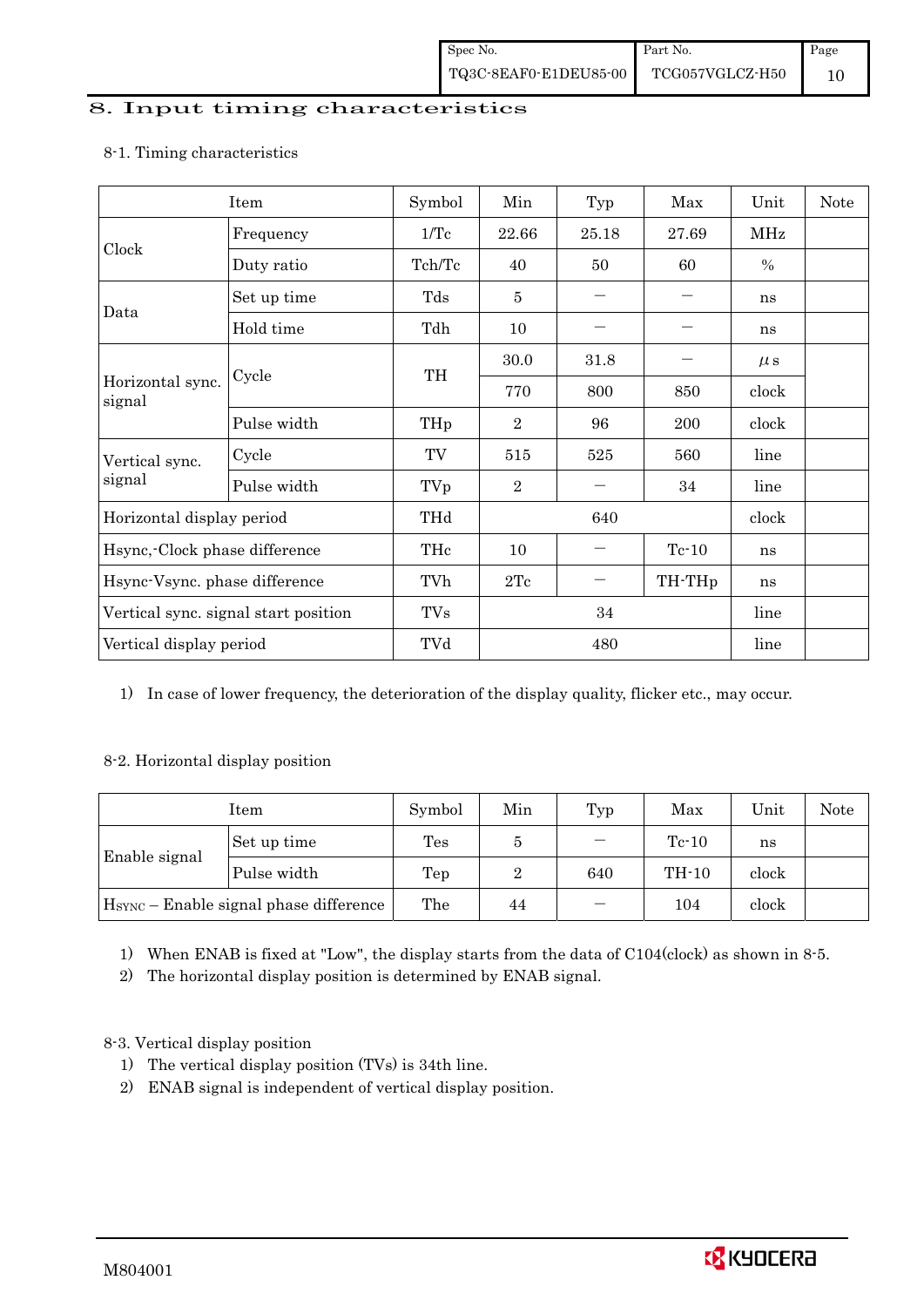8-4. Input Data Signals and Display position on the screen



#### 8-5. Input timing characteristics



- 1) When ENAB is fixed at "Low", the display starts from the data of C104(Clock).
- 2) The vertical display position(TVs) is fixed at 34th line.

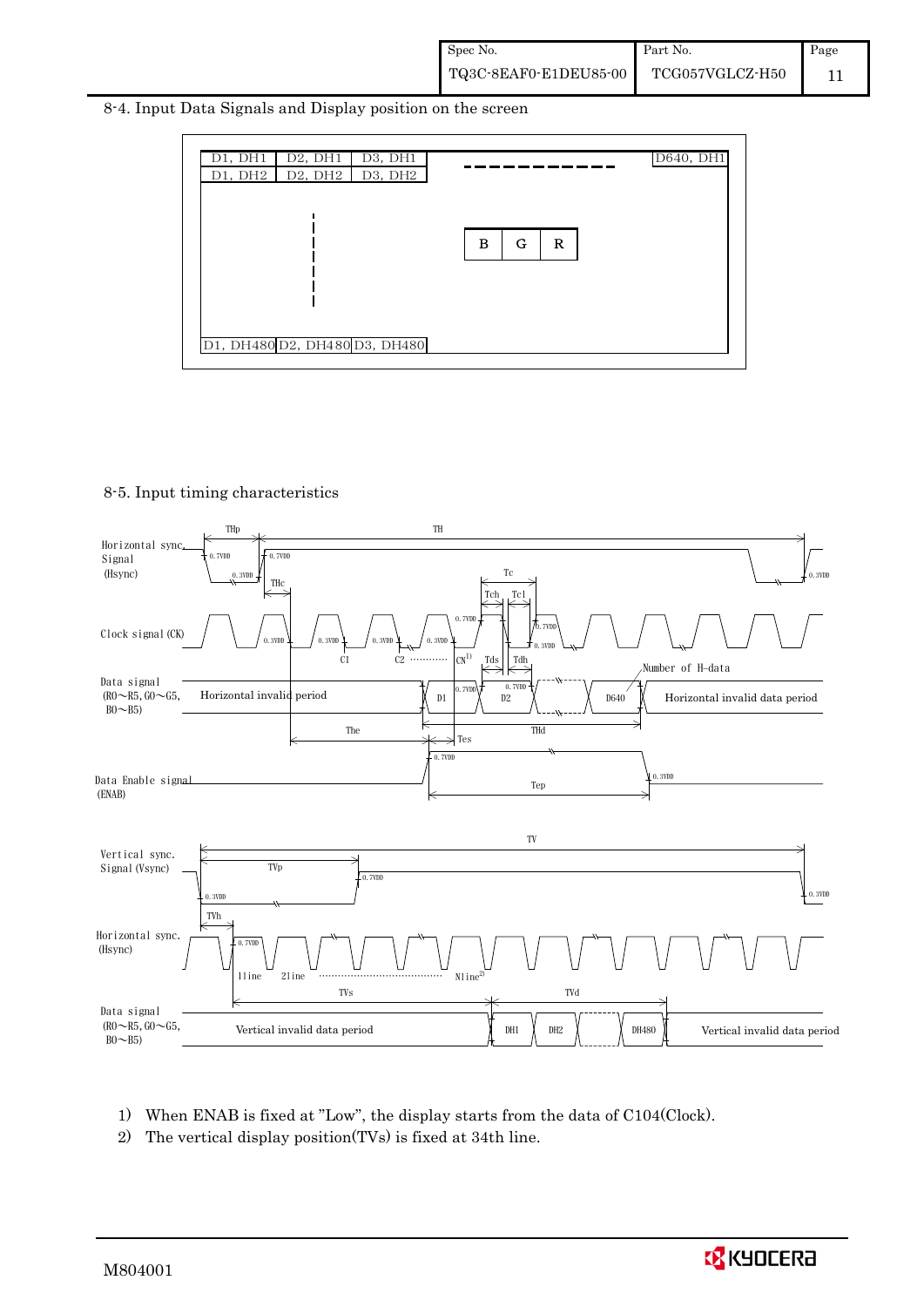### 9. Backlight characteristics

| Item                |        | Symbol | Min.                     | Typ.   | Max.           | Unit | Note                         |
|---------------------|--------|--------|--------------------------|--------|----------------|------|------------------------------|
| Forward current     | 1)     | ΙF     | $\overline{\phantom{0}}$ | 60     | $\blacksquare$ | mA   | Ta= $-20 \sim 70$ °C         |
|                     | 1)     |        | $\overline{\phantom{0}}$ | 18.9   | 22.1           |      | IF=60mA, Ta= $-20^{\circ}$ C |
| Forward voltage     |        | VF     | $\overline{\phantom{a}}$ | 18.0   | 21.2           |      | IF=60mA, $Ta=25^{\circ}C$    |
|                     |        |        |                          | 17.5   | 20.6           |      | IF=60mA, $Ta=70^{\circ}C$    |
| Operating life time | 2), 3) | Т      |                          | 50,000 | $\blacksquare$ | h    | IF=60mA, $Ta=25^{\circ}C$    |

1) For each "AN-CA"

2) When brightness decrease 50% of minimum brightness. The average life of a LED will decrease when the LCD is operating at higher temperatures.

- 3) Life time is estimated data.(Condition : IF=(60)mA, Ta=25°C in chamber).
- 4) An input current below (TBD)mA may reduce the brightness uniformity of the LED backlight. This is because the amount of light from each LED chip is different. Therefore, please evaluate carefully before finalizing the input current.

# 10. Design guidance for analog touch panel

10-1. Electrical (In customer's design, please remember the following considerations.)

- 1) Do not use the current regulated circuit.
- 2) Keep the current limit with top and bottom layer. (Please refer to "Electrical absolute maximum ratings" for details.)
- 3) Analog touch panel can not sense two points touching separately.
- 4) A contact resistance is appeared at the touch point between top and bottom layer. After this resistance has stable read of the touch panel position data.
- 5) Because noise of inverter or peripheral circuits may interfere signal of touch panel itself it is necessary to design carefully in advance to avoid these noise problem.

#### 10-2. Software

- 1) Do the "User Calibration".
- 2) "User Calibration" may be needed with long term using. Include "User Calibration" menu in your software.
- 3) When drawing a line with a stylus, there may be a slight discontinuity when the stylus passes over a spacer-dot. If necessary, please provide a compensation feature within your software.

#### 10-3. Mounting on display and housing bezel

- 1) Do not use an adhesive tape to bond it on the front of touch panel and hang it to the housing bezel.
- 2) This touch panel has an airtight but not watertight structure. Please not to use it for the applications requiring watertight or under the environments occurred condensation. If it is expected to be exposed to the environments that vapor, moisture or other liquids may seep inside a bezel, please be sure to take some measurements for drip-proof or waterproof by using sealing materials on the bezel.
- 3) Please mount the touch panel so that it does not move or slide relative to the LCD, even when vibration or shock is applied and even when high humidity or high temperature may weaken the mounting adhesive.

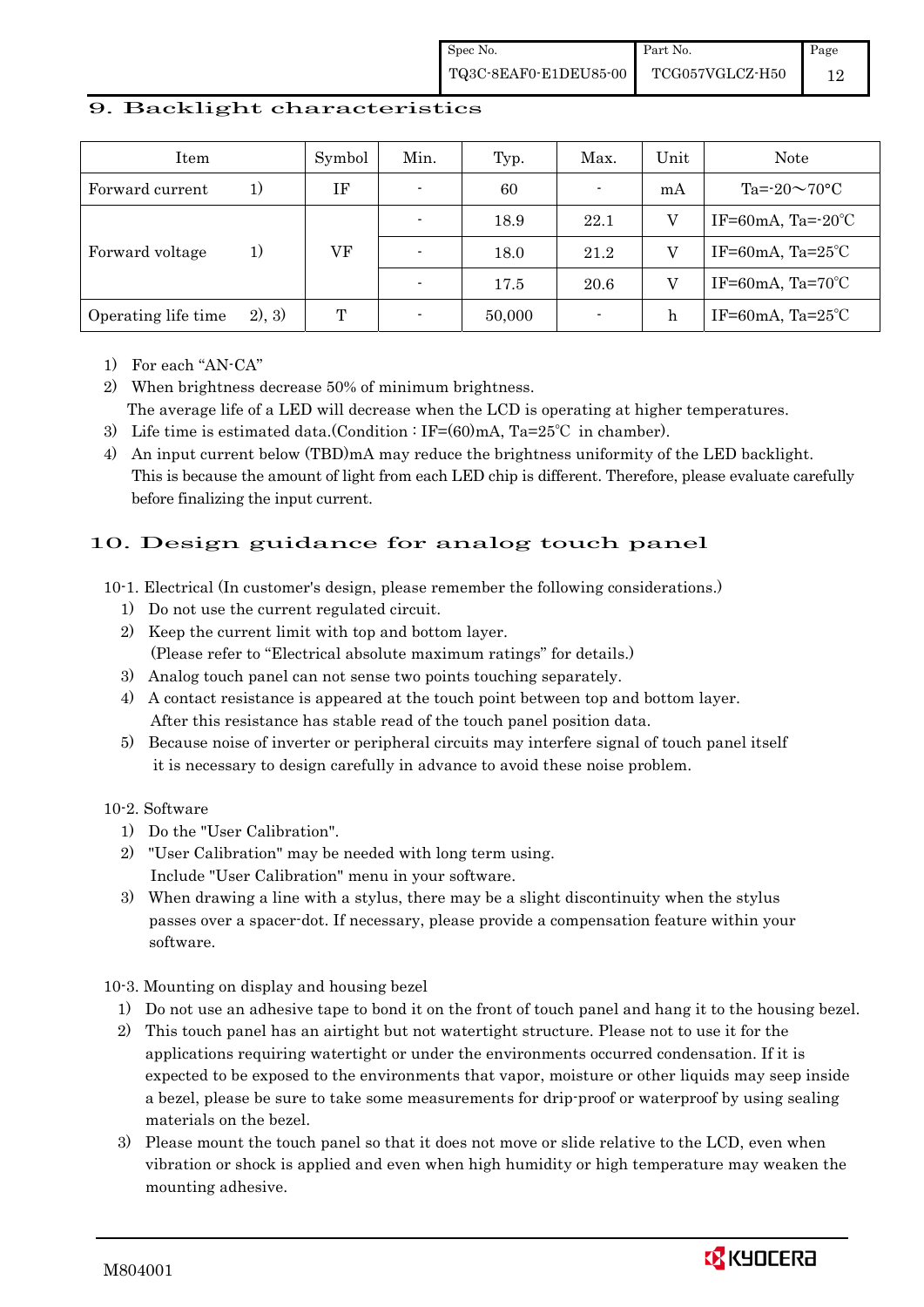### 11. Lot number identification

The lot number shall be indicated on the back of the backlight case of each LCD.

TCG057VGLCZ-H50 - ŌŌ - ŌŌ - Ō MADE IN ŌŌŌŌŌ  $\downarrow \downarrow \quad \downarrow \quad \downarrow \qquad \qquad \downarrow$  $1 \ 2 \ 3 \ 4$  5

- No1. No5. above indicate
	- 1. Year code
		- 2. Month code
		- 3. Date
		- 4. Version Number
	- 5. Country of origin (Japan or China)

| Year       | 2010 | 2011 | 2012 | 2013 | 2014 | 2015 |
|------------|------|------|------|------|------|------|
| $\rm Code$ |      |      |      |      |      |      |

| Month | Jan. | Feb. | Mar. | Apr. | May | Jun. |
|-------|------|------|------|------|-----|------|
| Code  |      |      |      |      |     |      |

| Month      | Jul. | Aug. | Sep. | Oct. | Nov. | $\operatorname{Dec.}$ |
|------------|------|------|------|------|------|-----------------------|
| $\rm Code$ |      |      |      | ∡⊾   |      |                       |

### 12. Warranty

#### 12-1. Incoming inspection

Please inspect the LCD within one month after your receipt.

#### 12-2. Production warranty

 Kyocera warrants its LCD's for a period of 12 months from the ship date. Kyocera shall, by mutual agreement, replace or re-work defective LCD's that are shown to be Kyocera's responsibility.

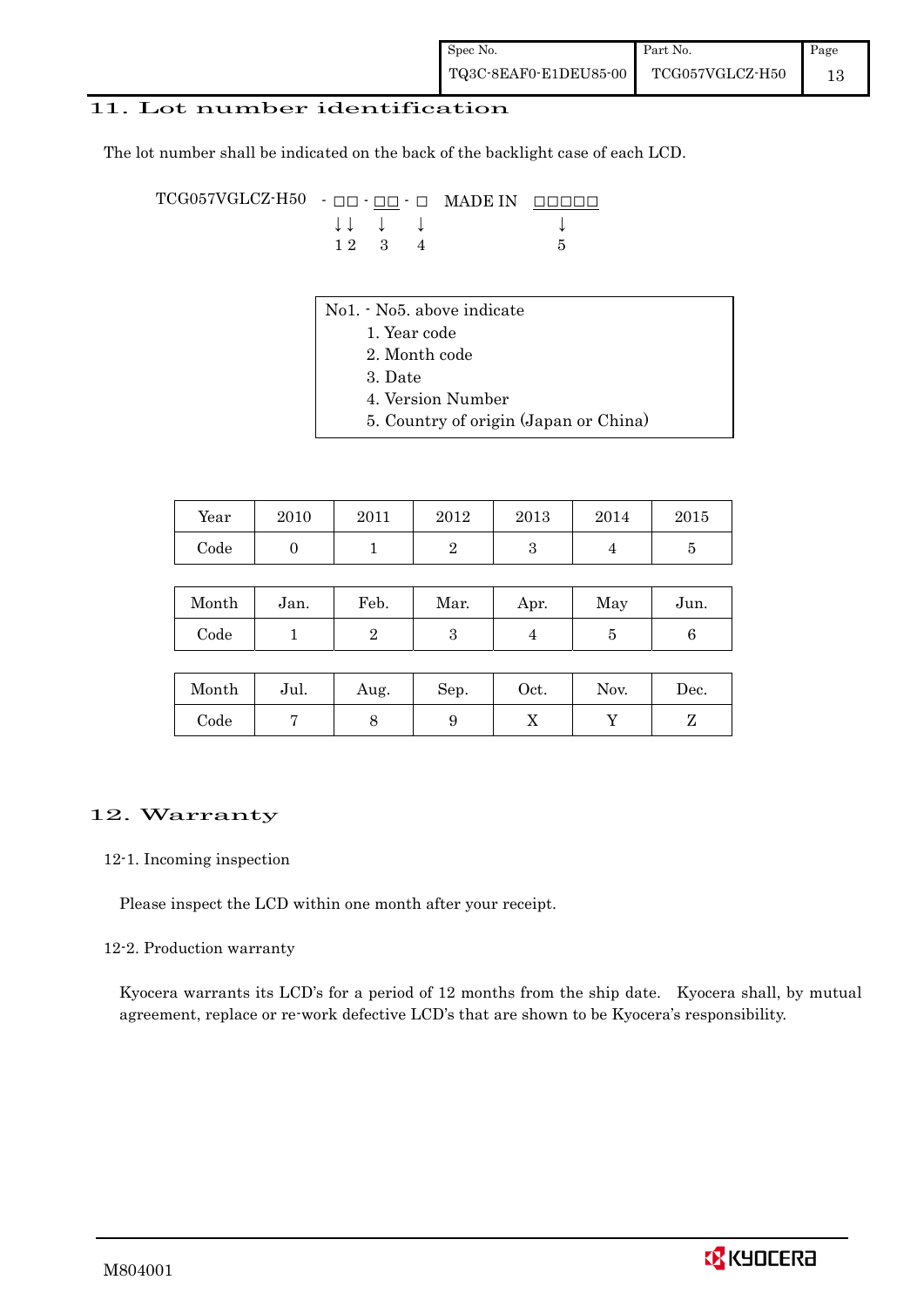### 13. Precautions for use

- 13-1. Installation of the LCD
- 1) The LCD has a grounding hole. Please ground the LCD to prevent noise and to stabilize its performance as circumstances demand.



- 2) The LCD shall be installed so that there is no pressure on the LSI chips.
- 3) The LCD shall be installed flat, without twisting or bending.

4) Please refer to the following our recommendable value of Clamp-down torque when installing. Clamp-down torque :  $0.32 \pm 0.03$ N·m Please set up 'SPEED-LOW', 'SOFT START-SLOW' when using electric driver. Recommendable screw JIS tapping screw two types nominal dia.3.0mm installing boss hole depth 3.5±0.5mm Washer/mounting hole (Hole diameter)  $\phi$  3.0 $\sim \phi$  3.4<br>Please be careful not to use high torque which may damage LCD in installation.

5) A transparent protection sheet is attached to the touch panel. Please remove the protection film slowly before use, paying attention to static electricity.

#### 13-2. Static electricity

- 1) Since CMOS ICs are mounted directly onto the LCD glass, protection from static electricity is required.
- 2) Workers should use body grounding. Operator should wear ground straps.

#### 13-3. LCD operation

1) The LCD shall be operated within the limits specified. Operation at values outside of these limits may shorten life, and/or harm display images.

#### 13-4. Storage

- 1) The LCD shall be stored within the temperature and humidity limits specified. Store in a dark area, and protect the LCD from direct sunlight or fluorescent light.
- 2) Always store the LCD so that it is free from external pressure onto it.

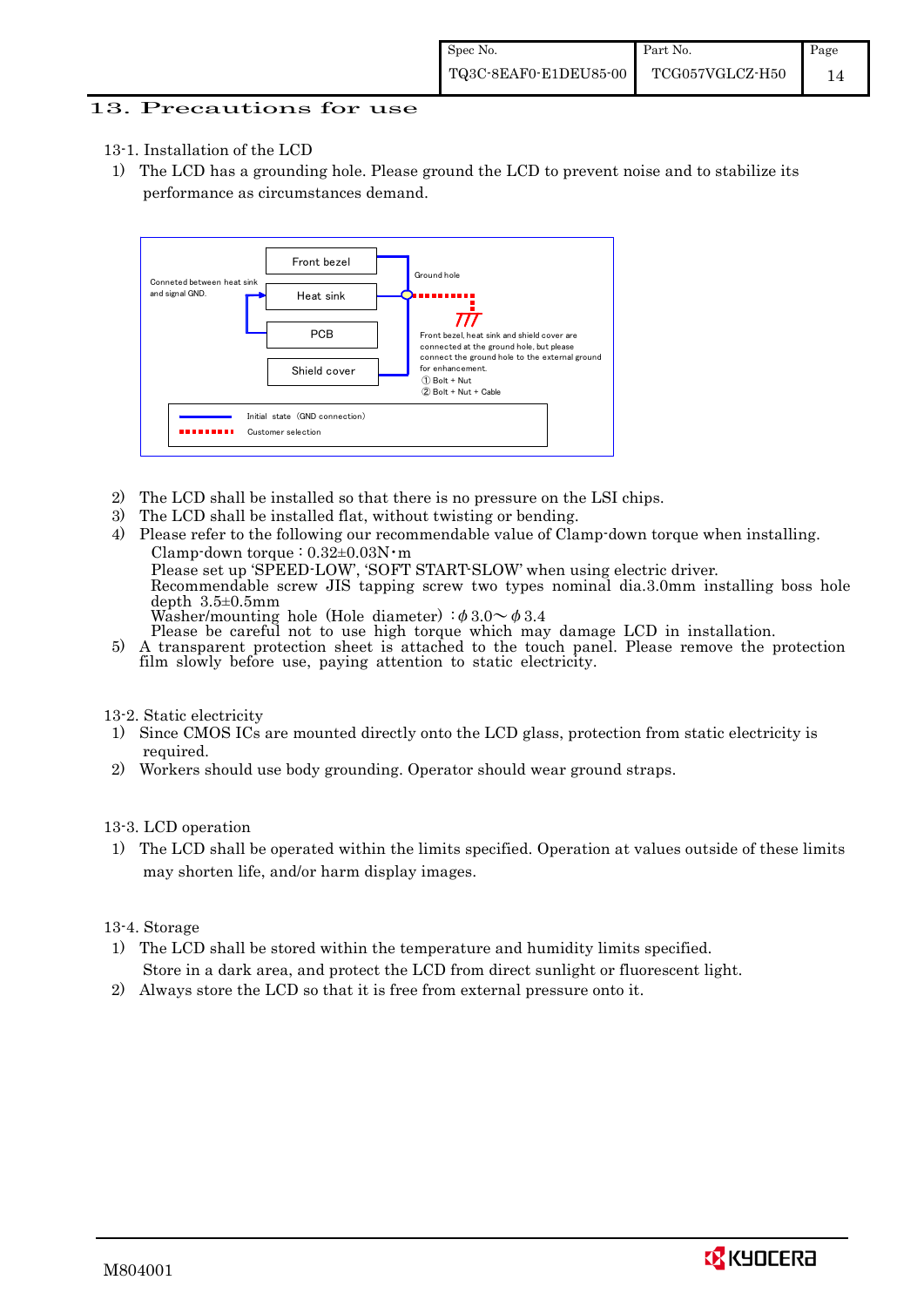### 13-5. Usage

- 1) DO NOT store in a high humidity environment for extended periods. Polarizer degradation bubbles, and/or peeling off of the polarizer may result.
- 2) Do not push or rub the touch panel's surface with hard to sharp objects such as knives, or the touch panel may be scratched.
- 3) When the touch panel is dirty, gently wipe the surface with a soft cloth, sometimes moistene d by mild detergent or alcohol. If a hazardous chemical is dropped on the touch panel by mi stake, wipe it off right away to prevent human contact.
- 4) The touch panel is made of glass. It may break when dropped, or vibrated excessively. Usually there is a film on the surface of the glass which would prevent broken glass from scattering, but nevertheless handle it carefully during assembly and treat it gently during use.
- 5) Touch panel edges are sharp, so they have a possibility of cutting your body, for example your finger. Handle the touch panel with enough care to prevent cuts. When you hold the touch panel, put on the protector, for example the gloves which have a strength enough to stand sharpness of touch panel edges.
- 6) Always keep the LCD free from condensation during testing. Condensation may permanently spot or stain the polarizer.
- 7) Do not disassemble LCD because it will result in damage.
- 8) This Kyocera LCD has been specifically designed for use in general electronic devices, but not for use in a special environment such as usage in an active gas. Hence, when the LCD is supposed to be used in a special environment, evaluate the LCD thoroughly beforehand and do not expose the LCD to chemicals such as an active gas.
- 9) Please do not use solid-base image pattern for long hours because a temporary afterimage may appear. We recommend using screen saver etc. in cases where a solid-base image pattern must be used.
- 10) Liquid crystal may leak when the LCD is broken. Be careful not to let the fluid go into your eyes and mouth. In the case the fluid touches your body; rinse it off right away with water and soap.

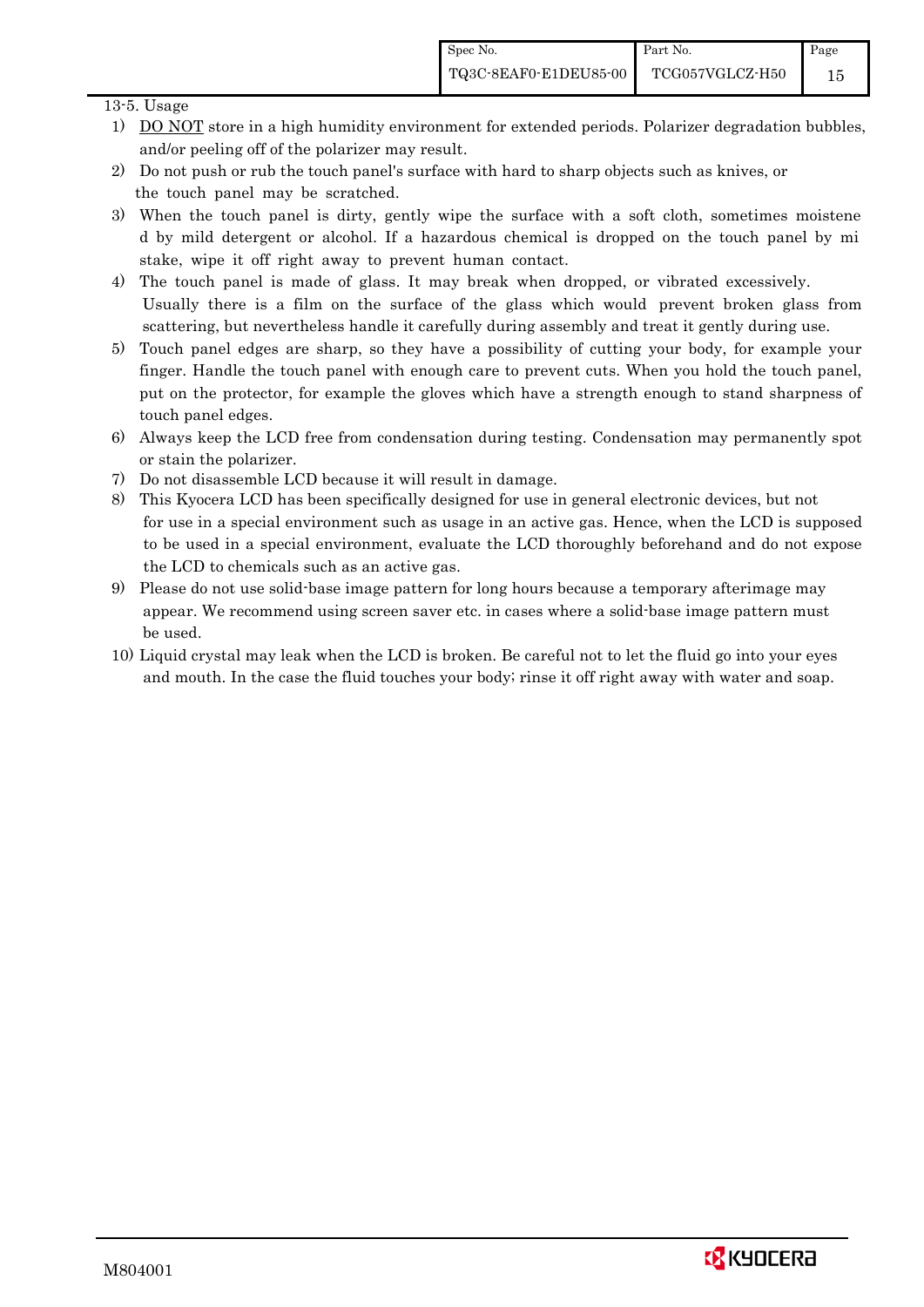### 14. Reliability test data

| Test item                            | Test condition                                                                                     | Test time                      | Judgement                                                                                                          |                                             |
|--------------------------------------|----------------------------------------------------------------------------------------------------|--------------------------------|--------------------------------------------------------------------------------------------------------------------|---------------------------------------------|
| High temp.<br>atmosphere             | $80^{\circ}$ C                                                                                     | 240h                           | Display function<br>Display quality<br>Current consumption                                                         | $: No$ defect<br>: No defect<br>: No defect |
| Low temp.<br>atmosphere              | $-30^{\circ}$ C                                                                                    | 240h                           | Display function<br>Display quality<br>Current consumption                                                         | : No defect<br>$: No$ defect<br>: No defect |
| High temp.<br>humidity<br>atmosphere | 40°C 90% RH                                                                                        | 240h                           | Display function<br>Display quality<br>Current consumption                                                         | $: No$ defect<br>: No defect<br>: No defect |
| Temp. cycle                          | $-30$ °C<br>0.5 <sub>h</sub><br>R.T.<br>0.5 <sub>h</sub><br>80°C<br>0.5 <sub>h</sub>               | 10cycles                       | Display function<br>Display quality<br>Current consumption                                                         | : No defect<br>$: No$ defect<br>: No defect |
| High temp.<br>operation              | $70^{\circ}$ C                                                                                     | 500h                           | Display function<br>Display quality<br>Current consumption                                                         | : No defect<br>$: No$ defect<br>: No defect |
| Point<br>Activation<br>1)            | Silicon rubber,<br>$Tip: R = 6.0$<br>Hardness 60°<br>Hitting force 2.45N<br>Hitting speed 2 time/s | one<br>million<br>times        | Terminal resistance<br><b>Actuation Force</b><br>No appearance defect which affects touch panel<br>function.<br>2) | $\therefore$ No defect<br>: No defect       |
| Sliding<br>1)                        | Polyacetal resin,<br>$Tip: R = 0.8$<br>Load $2.45N$<br>Input length 10mm<br>Input speed 50mm/s     | 100<br>thousand<br>times<br>3) | Terminal resistance<br><b>Actuation Force</b><br>No appearance defect which affects touch panel<br>function.<br>2) | $\therefore$ No defect<br>: No defect       |

- 1) Test in center of active area.
- 2) Dents, blurs and marks on surface film: neglected.
- 3) 10mm sliding (back and forth) counts as 2 times.
- 4) Temp. cycle test (Heat shock included): the LCD shall be tested after leaving it stabilize at room temperature for 2 hours after the last cycle.
- 5) An operational test was performed after the following conditions. First, the touch panel was left for a certain time under 5V voltages applied (without touch), Then it was left at room temperature (No VDC applied) for 2 hours.
- 6) Each test item uses a test LCD only once. The tested LCD is not used in any other tests.
- 7) The LCD is tested in circumstances in which there is no condensation.
- 8) The reliability test is not an out-going inspection.
- 9) The result of the reliability test is for your reference purpose only. The reliability test is conducted only to examine the LCD's capability.

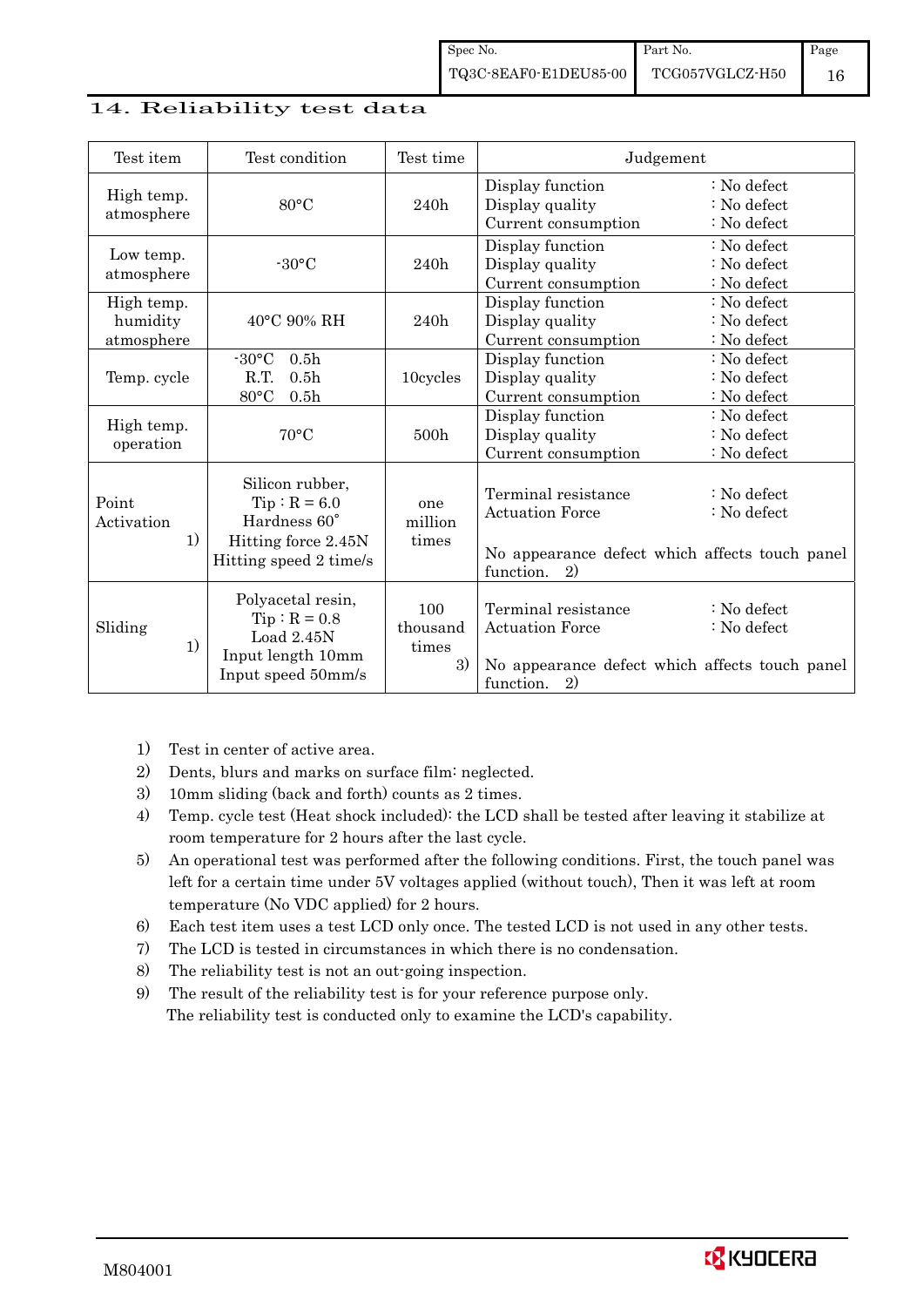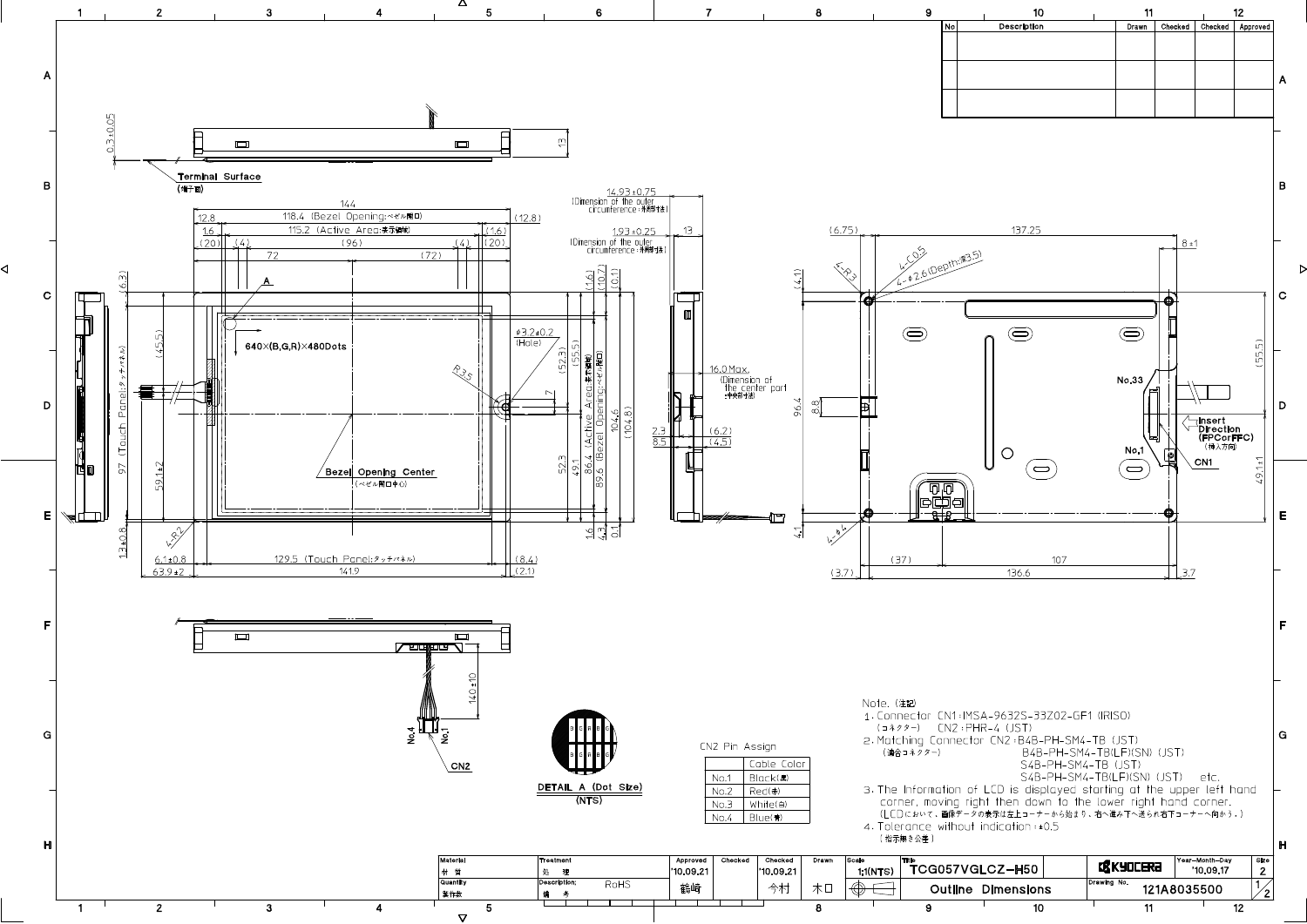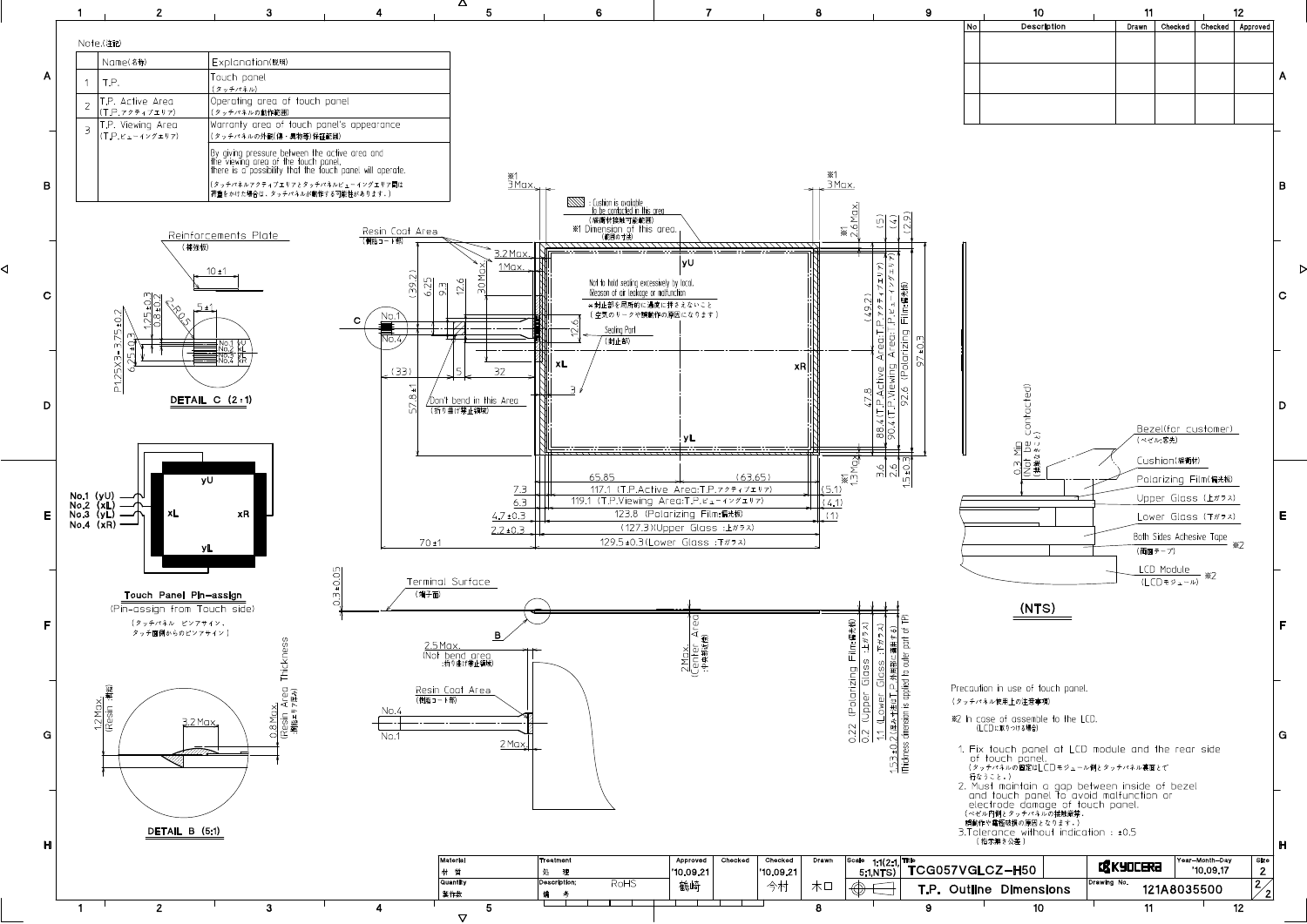| Spec No. $\vert$ | TQ3C-8EAF0-E2DEU85-00 |
|------------------|-----------------------|
| Date             | October 6, 2010       |

# KYOCERA INSPECTION STANDARD

# TYPE : TCG057VGLCZ-H50

 KYOCERA CORPORATION KAGOSHIMA HAYATO PLANT LCD DIVISION

| Original        |            | Designed by $:$ Engineering dept. | Confirmed by $:QA$ dept. |         |          |
|-----------------|------------|-----------------------------------|--------------------------|---------|----------|
| Issue Date      | Prepared   | Checked                           | Approved                 | Checked | Approved |
| October 6, 2010 | S Hatanaka | 1/ elkeda M. Fritani [Lklamaus    |                          |         |          |

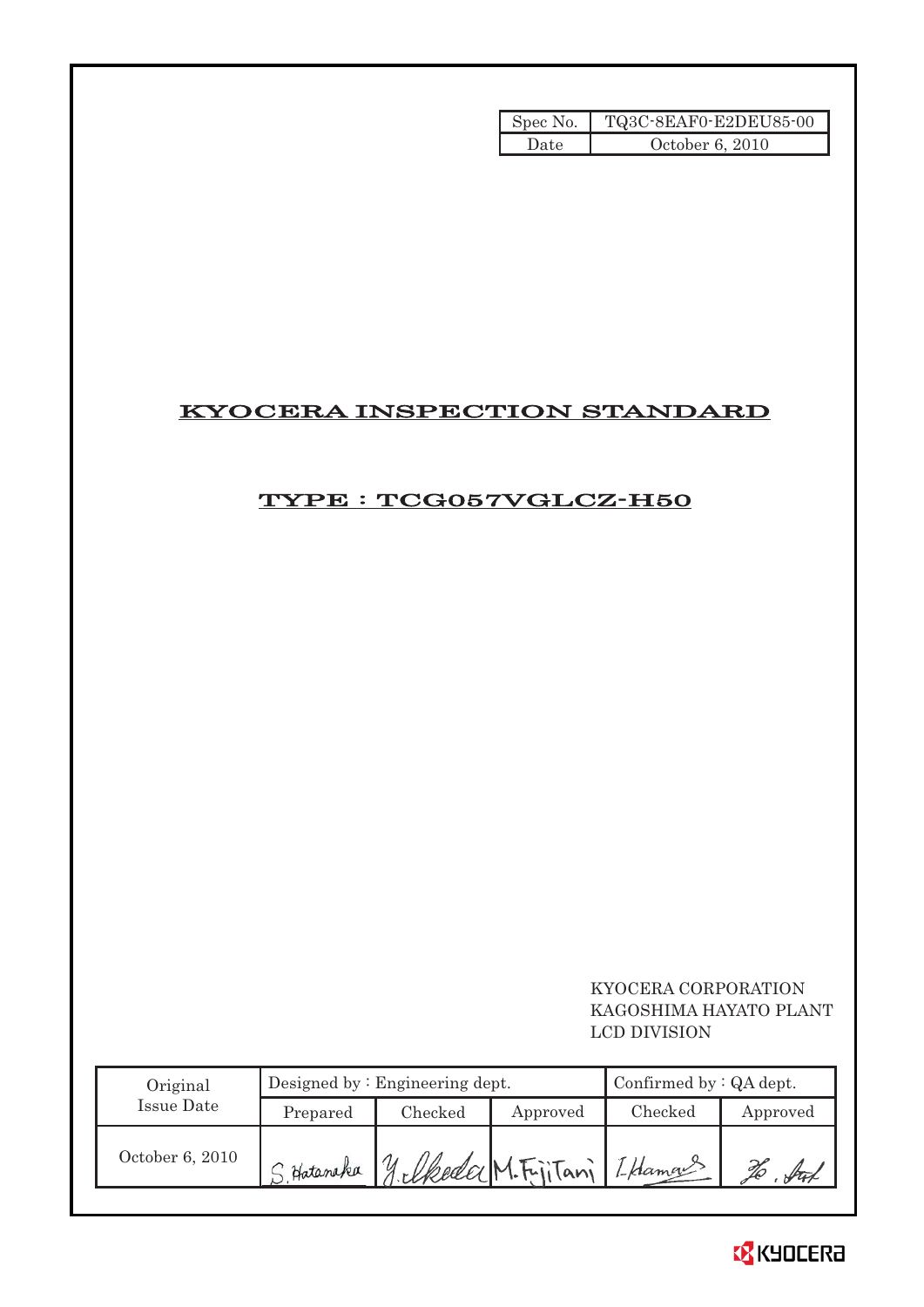| Spec No.              | Part No.        | Page |
|-----------------------|-----------------|------|
| TQ3C-8EAF0-E2DEU85-00 | TCG057VGLCZ-H50 |      |

|         |             |          | Revision record                 |              |                         |          |
|---------|-------------|----------|---------------------------------|--------------|-------------------------|----------|
|         |             |          | Designed by : Engineering dept. |              | Confirmed by : QA dept. |          |
|         | $\rm{Date}$ | Prepared | $\rm Checked$                   | Approved     | ${\it Checked}$         | Approved |
|         |             |          |                                 |              |                         |          |
|         |             |          |                                 |              |                         |          |
| Rev.No. | $\rm{Date}$ | Page     |                                 | Descriptions |                         |          |
|         |             |          |                                 |              |                         |          |
|         |             |          |                                 |              |                         |          |
|         |             |          |                                 |              |                         |          |
|         |             |          |                                 |              |                         |          |
|         |             |          |                                 |              |                         |          |
|         |             |          |                                 |              |                         |          |
|         |             |          |                                 |              |                         |          |
|         |             |          |                                 |              |                         |          |
|         |             |          |                                 |              |                         |          |
|         |             |          |                                 |              |                         |          |
|         |             |          |                                 |              |                         |          |
|         |             |          |                                 |              |                         |          |
|         |             |          |                                 |              |                         |          |
|         |             |          |                                 |              |                         |          |
|         |             |          |                                 |              |                         |          |
|         |             |          |                                 |              |                         |          |
|         |             |          |                                 |              |                         |          |
|         |             |          |                                 |              |                         |          |
|         |             |          |                                 |              |                         |          |
|         |             |          |                                 |              |                         |          |
|         |             |          |                                 |              |                         |          |
|         |             |          |                                 |              |                         |          |
|         |             |          |                                 |              |                         |          |
|         |             |          |                                 |              |                         |          |
|         |             |          |                                 |              |                         |          |
|         |             |          |                                 |              |                         |          |
|         |             |          |                                 |              |                         |          |
|         |             |          |                                 |              |                         |          |
|         |             |          |                                 |              |                         |          |
|         |             |          |                                 |              |                         |          |
|         |             |          |                                 |              |                         |          |
|         |             |          |                                 |              |                         |          |
|         |             |          |                                 |              |                         |          |
|         |             |          |                                 |              |                         |          |
|         |             |          |                                 |              |                         |          |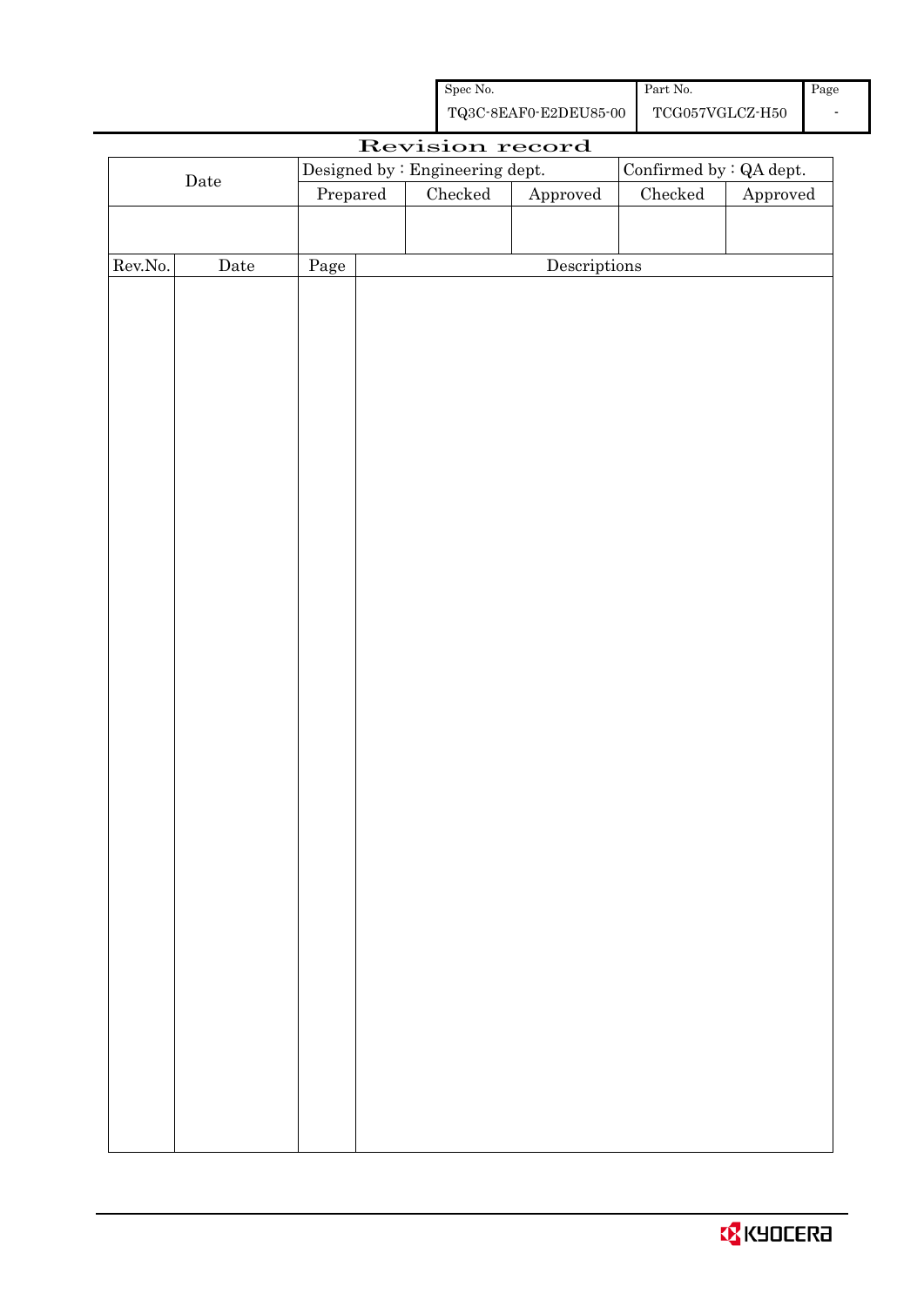| 1) Note         |                                                                                          |                                                                                        |                                                           |  |  |  |  |
|-----------------|------------------------------------------------------------------------------------------|----------------------------------------------------------------------------------------|-----------------------------------------------------------|--|--|--|--|
|                 |                                                                                          | Note                                                                                   |                                                           |  |  |  |  |
| General         | Customer identified anomalies not defined within this inspection standard shall be<br>1. |                                                                                        |                                                           |  |  |  |  |
|                 | reviewed by Kyocera, and an additional standard shall be determined by mutual            |                                                                                        |                                                           |  |  |  |  |
|                 | consent.                                                                                 |                                                                                        |                                                           |  |  |  |  |
|                 | 2.                                                                                       | This inspection standard about the image quality shall be applied to any defect within |                                                           |  |  |  |  |
|                 |                                                                                          | the active area and shall not be applicable to outside of the area.                    |                                                           |  |  |  |  |
|                 |                                                                                          |                                                                                        |                                                           |  |  |  |  |
|                 | 3.                                                                                       | Inspection conditions<br>Luminance                                                     |                                                           |  |  |  |  |
|                 |                                                                                          |                                                                                        | : 500 Lux min.                                            |  |  |  |  |
|                 |                                                                                          | Inspection distance                                                                    | $\div$ 300 mm.<br>$:25 \pm 5^{\circ}$ C                   |  |  |  |  |
|                 | Temperature                                                                              |                                                                                        |                                                           |  |  |  |  |
|                 | Direction                                                                                |                                                                                        | : Directly above                                          |  |  |  |  |
| Definition of   | Dot defect                                                                               | Bright dot defect                                                                      | The dot is constantly "on" when power applied to the      |  |  |  |  |
| inspection item |                                                                                          |                                                                                        | LCD, even when all "Black" data sent to the screen.       |  |  |  |  |
|                 |                                                                                          |                                                                                        | Inspection tool: 5% Transparency neutral density filter.  |  |  |  |  |
|                 |                                                                                          |                                                                                        | Count dot: If the dot is visible through the filter.      |  |  |  |  |
|                 |                                                                                          |                                                                                        | Don't count dot: If the dot is not visible through the    |  |  |  |  |
|                 |                                                                                          |                                                                                        | filter.                                                   |  |  |  |  |
|                 |                                                                                          |                                                                                        | $G$ $B$ $R$ $G$ $B$ $R$ $G$ $B$                           |  |  |  |  |
|                 |                                                                                          |                                                                                        | $R$ G $B$ R $G$ B $R$ G $B$<br>dot defect                 |  |  |  |  |
|                 |                                                                                          |                                                                                        | RGBRGBRGB                                                 |  |  |  |  |
|                 |                                                                                          | Black dot defect                                                                       | The dot is constantly "off" when power applied to the     |  |  |  |  |
|                 |                                                                                          |                                                                                        | LCD, even when all "White" data sent to the screen.       |  |  |  |  |
|                 |                                                                                          | Adjacent dot                                                                           | Adjacent dot defect is defined as two or more bright dot  |  |  |  |  |
|                 |                                                                                          |                                                                                        | defects or black dot defects.                             |  |  |  |  |
|                 |                                                                                          |                                                                                        |                                                           |  |  |  |  |
|                 |                                                                                          |                                                                                        | RGBRGB                                                    |  |  |  |  |
|                 |                                                                                          |                                                                                        | RGBRGBRGB<br>dot defect                                   |  |  |  |  |
|                 |                                                                                          |                                                                                        | $R$ G $B$ $R$<br>G B <br>R<br>GB                          |  |  |  |  |
|                 | External                                                                                 | Bubble, Scratch,                                                                       | Visible operating (all pixels "Black" or "White") and non |  |  |  |  |
|                 | inspection                                                                               | Foreign particle                                                                       | operating.                                                |  |  |  |  |
|                 |                                                                                          | (Polarizer, Cell,                                                                      |                                                           |  |  |  |  |
|                 |                                                                                          | Backlight)                                                                             |                                                           |  |  |  |  |
|                 |                                                                                          | Appearance                                                                             | Does not satisfy the value at the spec.                   |  |  |  |  |
|                 |                                                                                          | inspection                                                                             |                                                           |  |  |  |  |
|                 | Others                                                                                   | LED wire                                                                               | Damaged to the LED wires connector, pin, functional       |  |  |  |  |
|                 |                                                                                          |                                                                                        | failure or appearance failure.                            |  |  |  |  |
|                 | Definition                                                                               | Definition of circle size                                                              | Definition of linear size                                 |  |  |  |  |
|                 | of size                                                                                  |                                                                                        |                                                           |  |  |  |  |
|                 |                                                                                          |                                                                                        |                                                           |  |  |  |  |
|                 |                                                                                          |                                                                                        |                                                           |  |  |  |  |
|                 |                                                                                          |                                                                                        |                                                           |  |  |  |  |
|                 |                                                                                          |                                                                                        |                                                           |  |  |  |  |
|                 |                                                                                          | $d = (a + b)/2$                                                                        |                                                           |  |  |  |  |
|                 |                                                                                          |                                                                                        |                                                           |  |  |  |  |

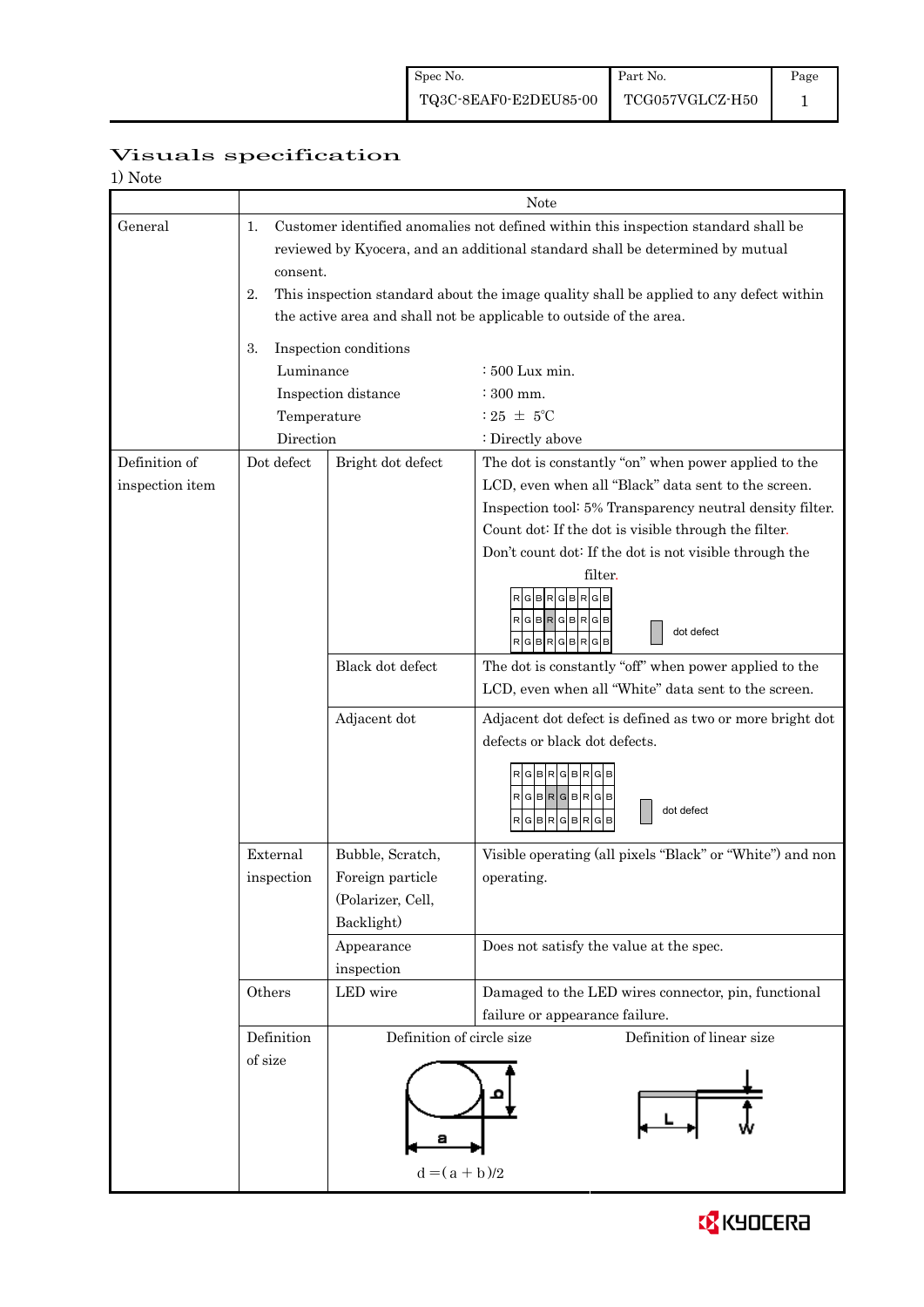| Spec No.                                                                                       | Part No. | Page |
|------------------------------------------------------------------------------------------------|----------|------|
| $\begin{tabular}{c c} \textbf{TQ3C-8EAF0-E2DEUS5-00} & \textbf{TCG057VGLCZ-H50} \end{tabular}$ |          |      |

# 2) Standard

| Classification                                                             |                                            | Inspection item                 |                                | Judgement standard                       |                            |                                      |                                  |  |
|----------------------------------------------------------------------------|--------------------------------------------|---------------------------------|--------------------------------|------------------------------------------|----------------------------|--------------------------------------|----------------------------------|--|
| Defect                                                                     | Dot                                        | Bright dot defect               |                                | $\colon$ 4<br>Acceptable number          |                            |                                      |                                  |  |
| (in LCD                                                                    | defect                                     |                                 |                                | Bright dot spacing                       | $\frac{1}{2}$ 5 mm or more |                                      |                                  |  |
| glass)                                                                     |                                            | Black dot defect                |                                | Acceptable number<br>$\therefore$ 5      |                            |                                      |                                  |  |
|                                                                            |                                            |                                 |                                | Black dot spacing                        |                            | $\frac{1}{2}$ 5 mm or more           |                                  |  |
|                                                                            |                                            | 2 dot join                      | Bright dot<br>defect           | Acceptable number<br>$\colon 2$          |                            |                                      |                                  |  |
|                                                                            |                                            |                                 | Black dot<br>defect            | Acceptable number                        |                            | $\colon 3$                           |                                  |  |
|                                                                            |                                            | 3 or more dots join             |                                | Acceptable number                        |                            | $\therefore$ 0                       |                                  |  |
|                                                                            |                                            | Total dot defects               |                                | Acceptable number<br>$:5$ Max            |                            |                                      |                                  |  |
|                                                                            | Others                                     | White dot, Dark dot<br>(Circle) |                                |                                          |                            |                                      |                                  |  |
|                                                                            |                                            |                                 |                                | Size (mm)                                |                            | Acceptable number                    |                                  |  |
|                                                                            |                                            |                                 |                                |                                          | $d \leq 0.2$               |                                      | (Neglected)                      |  |
|                                                                            |                                            |                                 |                                | $0.2\,<\,\mathrm{d}\,\leq\,0.4$          |                            |                                      | $\overline{5}$                   |  |
|                                                                            |                                            |                                 |                                | $0.4~\leq~\mathrm{d}~\leq~0.5$           |                            |                                      | 3                                |  |
|                                                                            |                                            |                                 |                                | 0.5 < d                                  |                            |                                      | $\Omega$                         |  |
|                                                                            |                                            |                                 |                                |                                          |                            |                                      |                                  |  |
| (Defect on                                                                 | Polarizer (Scratch)<br>External inspection |                                 |                                | Width (mm)                               |                            |                                      |                                  |  |
| Polarizer or                                                               |                                            |                                 |                                | $W \leq 0.1$                             | Length (mm)                |                                      | Acceptable number<br>(Neglected) |  |
| between Polarizer                                                          |                                            |                                 |                                | $L \leq 5.0$                             |                            |                                      | (Neglected)                      |  |
|                                                                            |                                            |                                 |                                | $0.1 \le W \le 0.3$<br>$5.0\,<\,{\rm L}$ |                            | $\boldsymbol{0}$<br>$\boldsymbol{0}$ |                                  |  |
|                                                                            | and LCD glass)                             |                                 |                                | $0.3 \leq W$                             | $\equiv$                   |                                      |                                  |  |
|                                                                            |                                            |                                 |                                |                                          |                            |                                      |                                  |  |
|                                                                            |                                            | Polarizer (Bubble)              |                                | Size (mm)                                |                            |                                      |                                  |  |
|                                                                            |                                            |                                 |                                | $d \leq 0.2$                             |                            |                                      | Acceptable number<br>(Neglected) |  |
|                                                                            |                                            |                                 |                                | $0.2\,<\,\mathrm{d}\,\leq\,0.3$          |                            | $\bf 5$                              |                                  |  |
|                                                                            |                                            |                                 |                                | $0.3\,<\,\mathrm{d}\,\leq\,0.5$          |                            | $\overline{\mathbf{3}}$              |                                  |  |
|                                                                            |                                            |                                 |                                | 0.5 < d                                  |                            | $\overline{0}$                       |                                  |  |
| Foreign particle<br>(Circular shape)<br>Foreign particle<br>(Linear shape) |                                            |                                 |                                |                                          |                            |                                      |                                  |  |
|                                                                            |                                            |                                 |                                | Size (mm)                                |                            | Acceptable number                    |                                  |  |
|                                                                            |                                            |                                 |                                | $d \leq 0.2$                             |                            |                                      | (Neglected)                      |  |
|                                                                            |                                            |                                 |                                | $0.2 \leq d \leq 0.4$                    |                            | 5                                    |                                  |  |
|                                                                            |                                            |                                 | $0.4~\leq~\mathrm{d}~\leq~0.5$ |                                          |                            | $\sqrt{3}$                           |                                  |  |
|                                                                            |                                            |                                 | 0.5 < d                        |                                          | $\boldsymbol{0}$           |                                      |                                  |  |
|                                                                            |                                            |                                 |                                |                                          |                            |                                      |                                  |  |
|                                                                            |                                            |                                 |                                | Width (mm)                               |                            |                                      |                                  |  |
|                                                                            |                                            | Scratch                         |                                | $W~\leq~0.03$                            | Length (mm)                |                                      | Acceptable number<br>(Neglected) |  |
|                                                                            |                                            |                                 |                                |                                          |                            | $L~\leq~2.0$                         | (Neglected)                      |  |
|                                                                            |                                            |                                 |                                | $0.03 \le W \le 0.1$                     | $2.0 \le L \le 4.0$        |                                      | $\boldsymbol{3}$                 |  |
|                                                                            |                                            |                                 |                                |                                          | $4.0 \leq L$               |                                      | $\overline{0}$                   |  |
|                                                                            |                                            |                                 |                                | $0.1 \leq W$                             |                            |                                      | (According to                    |  |
|                                                                            |                                            |                                 |                                |                                          |                            |                                      | circular shape)                  |  |